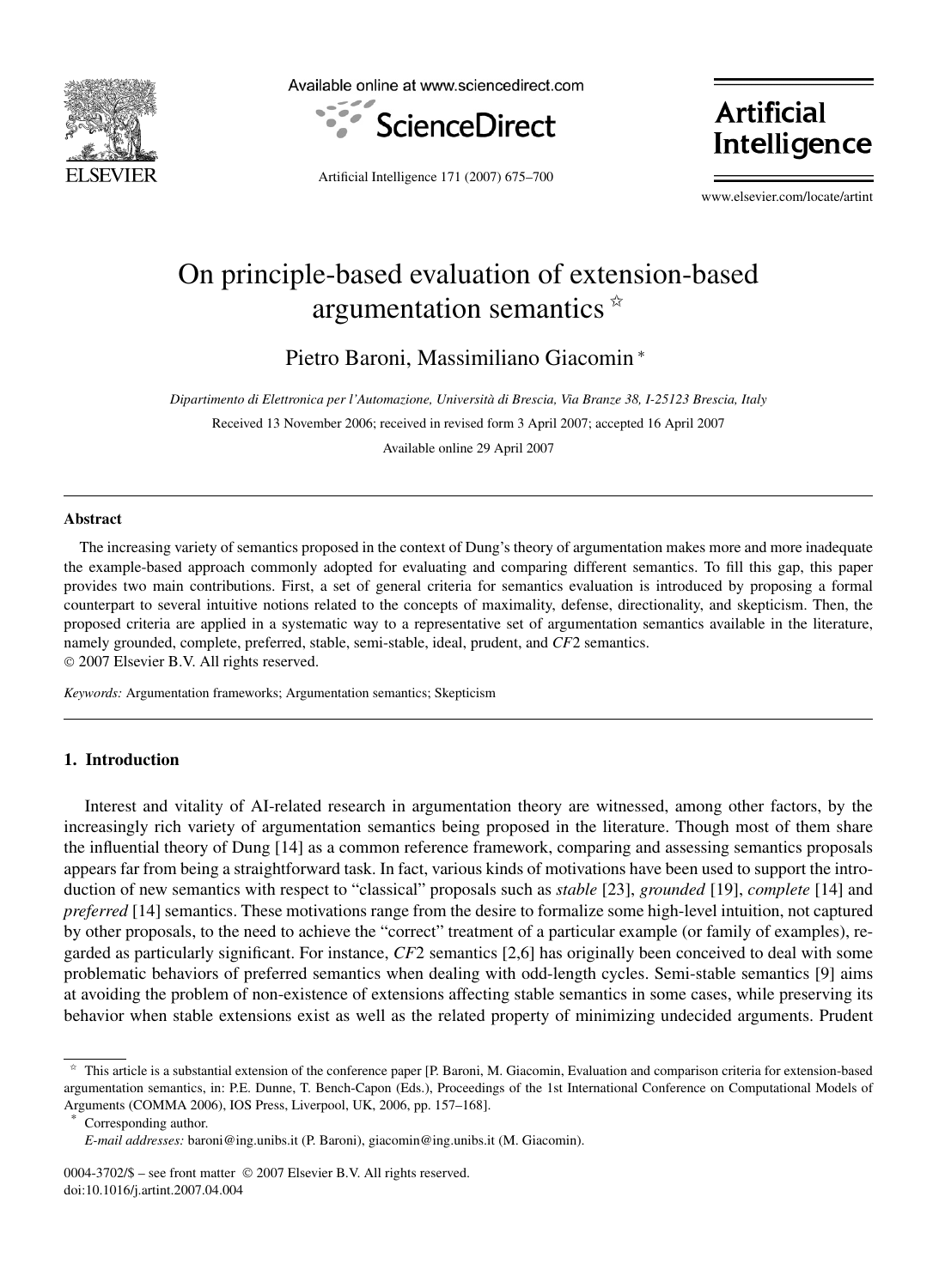semantics [12,13] emphasizes the role of indirect attacks, which are not allowed within its extensions, while ideal semantics [15] provides a unique-status approach which is as computationally efficient as grounded semantics while being less skeptical.

Clearly, these kinds of heterogeneous intuitions hardly lend themselves to systematic comparisons. As a further difficulty, general comparison and evaluation criteria are actually lacking, since the problem of identifying and formally characterizing such criteria seems to have received relatively limited attention in the literature. Given this situation, it is not surprising that comparisons are quite often carried out using specific problematic examples, often ingeniously devised so as to bring to light patently different behaviors exhibited by the semantics under discussion. A sample collection of this kind of "benchmark problems" can be found for instance in [25]. While carefully selected examples can surely provide useful insights for the analysis of alternative semantics proposals, example-based comparisons suffer from several significant drawbacks. First of all, they are affected by the inherent limitation of relying more on intuition than on formally stated principles. In fact, even in relatively simple examples there may not be a general agreement on the "desired" outcome, due to different underlying intuitions (see for instance [16]). For this reason, it has been observed that using intuition about specific examples to derive general considerations may be inappropriate and "it is better to use intuitions not as critical tests but as generators for further investigation" [20]. The significance of benchmark problems as testbeds for evaluation and guidelines for semantics design is also put in question by Vreeswijk's interpolation theorem [25], which proves that "for any compatible collection of instantiated benchmark problems there exists an abstract argumentation system that complies with every instantiated benchmark problem". This suggests that "the enterprise of solving more and more of these problems does not necessarily bring us to the ultimate non-monotonic logic" [25] (see also [8, Chapter 2] for a discussion of this point). It has also to be remarked that some examples, explicitly conceived for one-to-one comparison of specific semantics, may turn out to be less significant when evaluating a large range of proposals. Moreover, these examples typically are aimed at evidencing (and possibly overemphasizing) differences, while a balanced evaluation should also take into account similarities and common features. Emphasis on disagreement gives rise, as a side-effect, to the quest for the "right" semantics, which, in our opinion, is a misleading objective. In fact, different application domains may well require different styles of reasoning, reflected by different semantics flavors. Characterizing the reasoning requirements of different domains (still a largely open research problem) can only be based on general criteria rather than on specific cases.

In this paper we investigate the definition of some general criteria for evaluating extension-based argumentation semantics in the framework of Dung's theory. The introduced criteria are then applied to several literature proposals, thus providing a principle-based systematic assessment of state-of-the-art approaches in argumentation semantics.

The paper is organized as follows. After recalling the necessary background concepts in Section 2, we define and discuss general criteria for evaluating sets of extensions in Section 3 and comparison criteria based on the notion of skepticism in Section 4. The definitions of grounded, complete, preferred, stable, semi-stable, ideal, prudent, and *CF*2 semantics are reviewed in Section 5: the introduced criteria are then applied to the above mentioned semantics in Section 6. Finally, a discussion of the relationships with related works and some conclusions are provided in Section 7.

## **2. Basic concepts**

#### *2.1. Abstract argumentation frameworks*

Our work adopts as a reference Dung's theory of abstract argumentation frameworks.

**Definition 1.** An argumentation framework is a pair  $AF = \langle A, \rightarrow \rangle$ , where A is a set and  $\rightarrow \subseteq (\mathcal{A} \times \mathcal{A})$  is a binary relation on A, called attack relation.

We assume that A represents the set of arguments produced by a reasoner at a given instant of time, therefore in the following we will assume that  $\mathcal A$  is finite, independently of the fact that the underlying mechanism of argument generation admits the existence of infinite sets of arguments. The treatment of argumentation frameworks where  $A$  is infinite, including the special case of *finitary* argumentation frameworks [14] where the number of attackers of each argument is finite, is left for future work.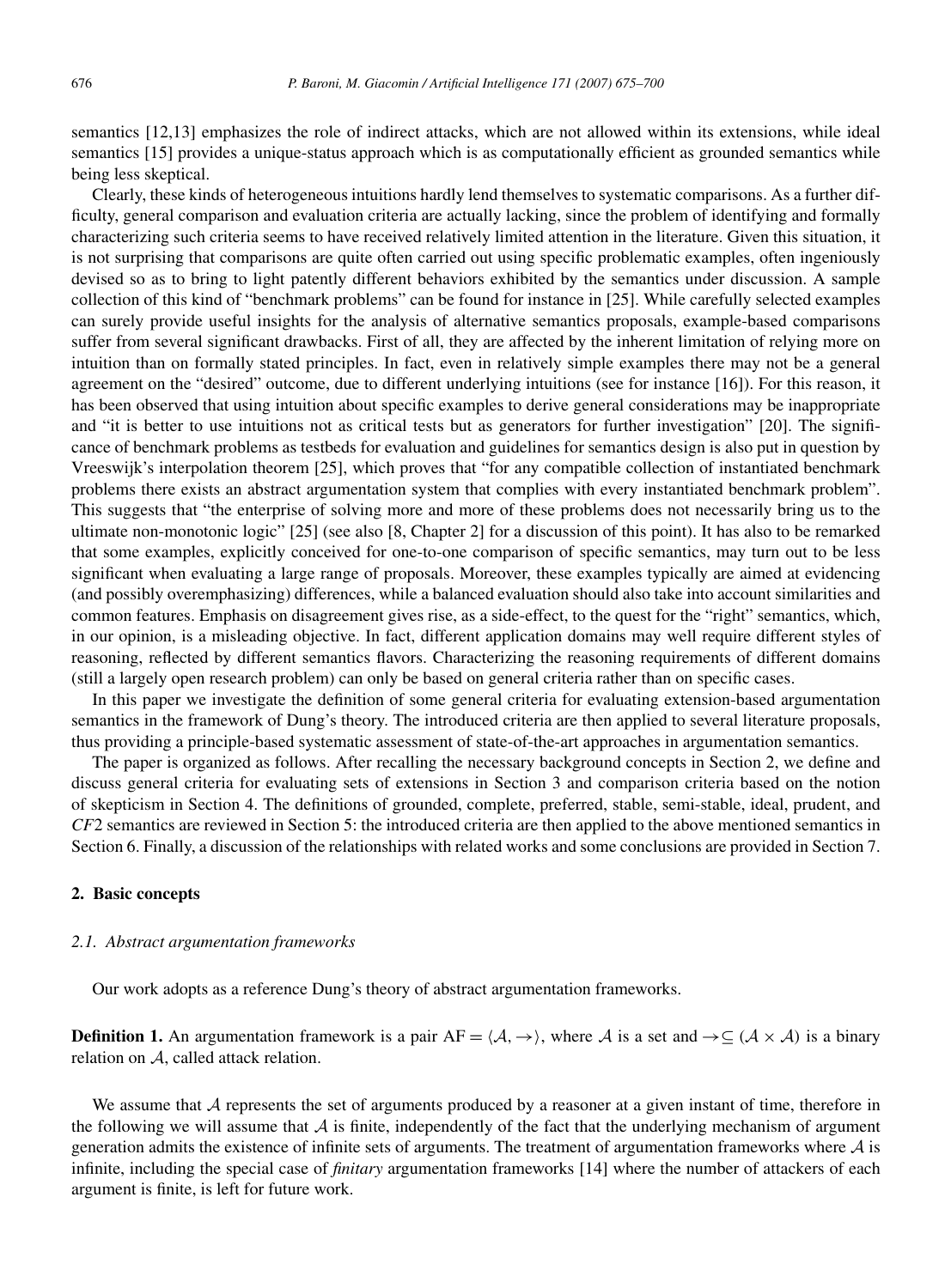An argumentation framework  $AF = \langle A, \rightarrow \rangle$  can be represented as a directed graph, called the *defeat graph*, where nodes are the arguments and edges correspond to the elements of the attack relation. The nodes that attack a given argument *α* are called *defeaters* (or *parents*) of *α* and form a set which is denoted as  $par_{AF}(α)$ .

**Definition 2.** Given an argumentation framework  $AF = \langle A, \rightarrow \rangle$  and an argument  $\alpha \in A$ ,  $par_{AF}(\alpha) \triangleq {\beta \in A | \beta \rightarrow \alpha}$ . If par<sub>AF</sub>(α) = Ø, then α is called an *initial* argument. The set of initial arguments of AF is denoted as *IN*(AF).

Since we will frequently consider properties of sets of arguments, it is useful to define suitable notations for them.

**Definition 3.** Given an argumentation framework  $AF = \langle A, \rightarrow \rangle$ , an argument  $\alpha \in A$  and two (not necessarily disjoint) sets *S*,  $P \subseteq A$ , we define:

*S* → *α* ≡ ∃*β* ∈ *S*: *β* → *α α* → *S* ≡ ∃*β* ∈ *S*: *α* → *β S* → *P*  $\equiv \exists α \in S, β \in P$ : *α* → *β*  $\text{outpar}_{\Delta F}(S) = \{ \alpha \in \mathcal{A} \mid \alpha \notin S \wedge \alpha \to S \}$ outchild<sub>AF</sub> $(S) = {\alpha \in A \mid \alpha \notin S \land S \rightarrow \alpha}$ 

We also define the *restriction* of an argumentation framework to a subset *S* of its arguments.

**Definition 4.** Let  $AF = \langle A, \rightarrow \rangle$  be an argumentation framework. The *restriction* of AF to  $S \subseteq A$  is the argumentation framework  $AF \downarrow_S = \langle S, \rightarrow \cap (S \times S) \rangle$ .

## *2.2. Extension-based argumentation semantics*

Given an argumentation framework encoding the conflicts among a set of arguments, a fundamental problem consists in determining the conflict outcome, namely which arguments can be considered justified. An argumentation semantics can be conceived, in broad terms, as a formal way to answer this question. In argumentation literature, two main styles of semantics definition can be identified: *extension-based* and *labeling-based*.

An *extension-based* argumentation semantics is defined by specifying the criteria for deriving, for a generic argumentation framework, a set of *extensions*, where each extension represents a set of arguments considered to be acceptable together. Given a generic argumentation semantics  $S$ , the set of extensions prescribed by  $S$  for a given argumentation framework AF is denoted as  $\mathcal{E}_{\mathcal{S}}(AF)$ . If a semantics S prescribes  $\mathcal{E}_{\mathcal{S}}(AF)$  to be a singleton for any argumentation framework AF, S is said to belong to the *unique-status approach*, otherwise to the *multiple-status approach* [22].

A *labeling-based* argumentation semantics relies on a predefined set of labels and is defined by specifying the criteria for assigning them to the arguments of a generic argumentation framework. Depending on the criteria, one or (typically) more possible labellings are obtained. Most argumentation semantics proposed in the literature are extension-based (e.g. grounded, complete, stable, preferred, semi-stable, ideal, prudent, and *CF*2 semantics) while examples of labeling-based proposals are represented by robust semantics [17] and by argumentation stages [24]. It has also to be remarked that in some cases a labeling definition has an equivalent counterpart in terms of extensions (see for instance [10]). For these reasons, we focus on extension-based semantics and leave the consideration of labeling-based approaches for future work.

The extensions prescribed by a semantics are the basis for deriving the *justification state* of each argument. Though a more articulated treatment is possible [5], in this paper we consider a basic classification encompassing just two possible states for an argument, namely justified or not justified. Two alternative types of justification, namely *skeptical* and *credulous* can be considered.

**Definition 5.** Given an argumentation framework AF =  $\langle A, \rightarrow \rangle$  and a semantics S, an argument  $\alpha$  is *skeptically justified* iff  $\forall E \in \mathcal{E}_{\mathcal{S}}(AF)$   $\alpha \in E$ , and is *credulously justified* iff  $\exists E \in \mathcal{E}_{\mathcal{S}}(AF)$ :  $\alpha \in E$ .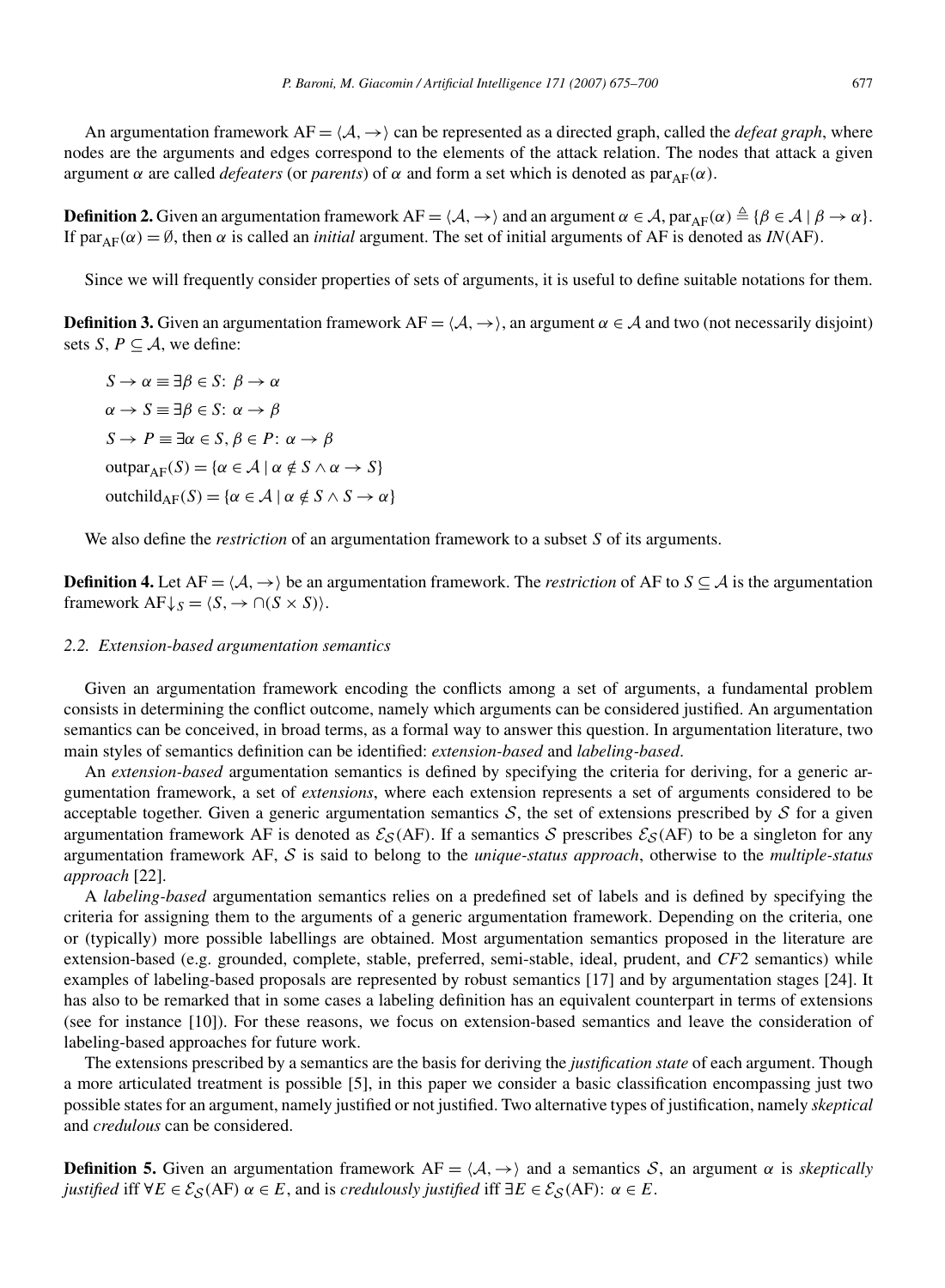A relevant question concerns the existence of extensions. While the definition of most semantics ensures that there is at least one extension for any argumentation framework, it is well known that this is not always the case. In particular, there are defeat graphs including odd-length cycles where stable semantics fails to provide any extension. To settle this difficulty once and for all, we take as a standpoint that argumentation frameworks for which no extension exists are simply outside the applicability domain of the considered semantics and therefore they neither play any role in the properties of the semantics nor can the semantics be used in any way to assess the justification of their arguments. Formally, for a generic semantics S let  $\mathcal{D}_S$  be the set of argumentation frameworks where S admits at least one extension, namely  $D_S = \{AF: \mathcal{E}_S(AF) \neq \emptyset\}$ : in the following, whenever we will refer to the properties of a semantics S for an argumentation framework AF we will implicitly assume that  $AF \in \mathcal{D}_S$  if not differently specified. Note that the case of non-existence of extensions, namely  $\mathcal{E}_{\mathcal{S}}(AF) = \emptyset$ , is significantly different from the case  $\mathcal{E}_{\mathcal{S}}(AF) = \{\emptyset\}$ , where the semantics prescribes exactly one (actually empty) extension. Note in particular that, in the latter case,  $AF \in \mathcal{D}_S$ .

Let us now introduce two fundamental principles underlying the definition of extension-based semantics in Dung's framework, namely the *language independence* principle and the *conflict free* principle.

The *language independence* principle intuitively consists in the fact that the extensions prescribed by a semantics only depend on the relations of attack between arguments considered as abstract entities, namely on the topology of the corresponding defeat graph, while extensions are totally independent of any property of arguments at the underlying level of the language where their internal structure and features can be explicitly represented. Formally, this principle corresponds to the fact that argumentation frameworks which are isomorphic have the "same" (modulo the isomorphism) extensions, as stated by the following definitions.

**Definition 6.** Two argumentation frameworks  $AF_1 = \langle A_1, \rightarrow_1 \rangle$  and  $AF_2 = \langle A_2, \rightarrow_2 \rangle$  are isomorphic if and only if there is a bijective mapping  $m: A_1 \to A_2$ , such that  $(\alpha, \beta) \in \to_1$  if and only if  $(m(\alpha), m(\beta)) \in \to_2$ . This is denoted as  $AF_1 \stackrel{\circ}{=} m \overline{AF_2}$ .

**Definition 7.** A semantics S satisfies the language independence principle if and only if  $\forall AF_1 = \langle A_1, \rightarrow_1 \rangle$ ,  $\forall AF_2 = \langle A_1, \rightarrow_1 \rangle$  $\langle A_2, \to_2 \rangle$ : AF<sub>1</sub>  $\stackrel{\circ}{=}$ <sub>*m*</sub> AF<sub>2</sub>,  $\mathcal{E}_{\mathcal{S}}(AF_2) = \{M(E) \mid E \in \mathcal{E}_{\mathcal{S}}(AF_1)\}$ , where  $M(E) = \{\beta \in \mathcal{A}_2 \mid \exists \alpha \in E, \beta = m(\alpha)\}.$ 

All semantics defined at the abstract level of Dung's framework, and in particular all semantics we will deal with in this paper, adhere to the language independence principle.

The *conflict free* principle, denoted as  $CF$ , intuitively relies on the idea that, since an extension is a set of arguments which are "acceptable together", no conflicting arguments can be included in the same extension. The  $C\mathcal{F}$  principle has a straightforward formal counterpart.

**Definition 8.** Given an argumentation framework  $AF = \langle A, \rightarrow \rangle$ , a set  $S \subseteq A$  is *conflict-free*, denoted as *cf*(*S*), iff -*α, β* <sup>∈</sup> *<sup>S</sup>* such that *<sup>α</sup>* <sup>→</sup> *<sup>β</sup>*. A semantics <sup>S</sup> satisfies the CF *principle* if and only if <sup>∀</sup>AF*,*∀*<sup>E</sup>* <sup>∈</sup> <sup>E</sup>S*(*AF*) E* is conflictfree.

As to our knowledge, all extension-based argumentation semantics proposed in the literature<sup>1</sup> adhere to the  $\mathcal{CF}$ principle, which in the following will be given for granted. Therefore, where no further specifications are given, by a set of extensions of an argumentation framework  $AF = \langle A, \rightarrow \rangle$  we will mean a set of conflict-free subsets of A.

## **3. Extension evaluation criteria**

By an extension evaluation criterion we mean a property of a set of extensions on its own, not involving a comparison with other sets of extensions. We discuss evaluation criteria related to three different aspects: the maximality of extensions, the notion of defense, and the topology of the defeat graph.

<sup>&</sup>lt;sup>1</sup> Note, however, that the definition of the  $\mathcal{CF}$  principle as given in this paper is not directly applicable to literature approaches featuring a richer structure of argumentation frameworks and lying therefore outside the strict context of Dung's theory (e.g. preference-based [1] or value-based [7] argumentation frameworks).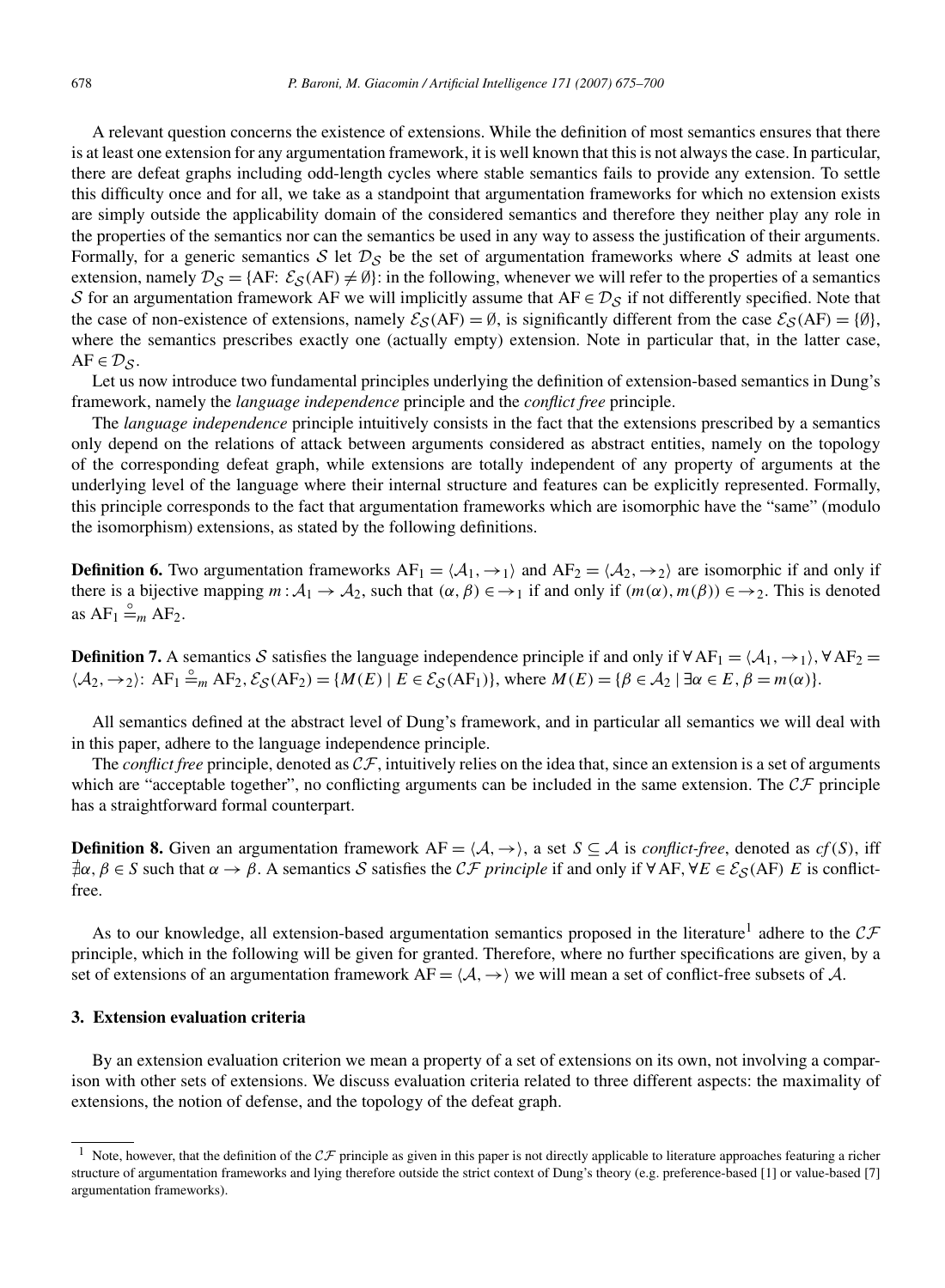#### *3.1. The* I*-maximality criterion*

Given that an extension can be intuitively conceived as a set of arguments that can be accepted together according to some semantics-specific requirements, one may consider as an additional constraint that no extension can be a proper subset of another one. This has a straightforward formal counterpart.

**Definition 9.** A set of extensions  $\mathcal{E}$  is I-maximal iff  $\forall E_1, E_2 \in \mathcal{E}$ , if  $E_1 \subseteq E_2$  then  $E_1 = E_2$ . A semantics S satisfies the I-*maximality criterion* if and only if ∀AF  $\mathcal{E}_{\mathcal{S}}(AF)$  is I-maximal.

Note that I-maximality is a property of the set of extensions  $\mathcal E$  *per se* and does not imply that maximality is prescribed by the semantics-specific definition of what an extension is. For instance any unique-status semantics necessarily satisfies I-maximality according to Definition 9, independently of the fact that the unique extension prescribed by the semantics is a maximal set in any sense. I-maximality is an important criterion in relation to the notion of skeptical justification: given two extensions  $E_1$  and  $E_2$  belonging to a set of extensions  $\mathcal{E}$ , if  $E_1 \subseteq E_2$  then any argument  $\alpha \in E_2 \setminus E_1$  cannot be skeptically justified according to Definition 5. As a limit case, if the empty set is included in the set of extensions then any argument cannot be skeptically justified, independently of other extensions. To avoid this kind of undesired effect, I-maximality is a crucial criterion and is in fact enforced by most semantics, as it will be discussed in Section 6. On the other hand, when the set of extensions is not meant to be used for evaluating skeptical justification, I-maximality is not fundamental any more.

### *3.2. Defense related criteria*

As the arguments belonging to an extension can be regarded as "surviving the conflict together", the notion of defense against attacks coming from other arguments has always played an important role in argumentation semantics. Formally, this has a counterpart in the requirement of *admissibility*, which lies at the heart of all semantics discussed in [14] and is based on the well-known notions of acceptable argument and admissible set.

**Definition 10.** Given an argumentation framework  $AF = \langle A, \rightarrow \rangle$ , an argument  $\alpha \in A$  is *acceptable* with respect to a set  $E \subseteq A$  if and only if  $\forall \beta \in A: \beta \rightarrow \alpha, E \rightarrow \beta$ .

**Definition 11.** Given an argumentation framework  $AF = \langle A, \rightarrow \rangle$ , a set  $E \subseteq A$  is *admissible* if and only if *E* is conflict-free and  $\forall \beta \in \mathcal{A}$ :  $\beta \to E$ ,  $E \to \beta$ . The set made up of all the admissible sets of AF will be denoted as  $AS(AF)$ .

**Definition 12.** A semantics S satisfies the *admissibility criterion* if  $\forall$  AF ∈  $\mathcal{D}_S$ ,  $\forall$  E ∈  $\mathcal{E}_S$ (AF)  $E \in \mathcal{AS}(AF)$ , namely:

$$
\alpha \in E \Rightarrow \forall \beta \in par_{AF}(\alpha) \ E \to \beta \tag{1}
$$

Condition (1) includes the case where  $\alpha$  defends itself against (some of) its defeaters. We suggest that a stronger notion of defense may also be considered where a node *α* can not defend itself nor can be involved in its own defense. To this purpose we introduce the notion of *strongly defended argument*.

**Definition 13.** Given an argumentation framework  $AF = \langle A, \rightarrow \rangle$ ,  $\alpha \in A$  and  $S \subseteq A$ , we say that  $\alpha$  is strongly defended by *S* (denoted as  $sd(\alpha, S)$ ) iff  $\forall \beta \in \text{par}_{AF}(\alpha) \exists \gamma \in S \setminus \{\alpha\}$ :  $\gamma \rightarrow \beta$  and  $sd(\gamma, S \setminus \{\alpha\})$ .

In words,  $\alpha$  is strongly defended by *S* if *S* includes a defeater  $\gamma \neq \alpha$  for any defeater  $\beta$  of  $\alpha$ ; in turn,  $\gamma$  has to be strongly defended by  $S \setminus \alpha$ , namely  $\gamma$  needs neither  $\alpha$  nor itself to be defended against its defeaters in AF. The recursion is well founded since, at any step, a set of strictly lesser cardinality is considered. In particular, in case  $sd(\alpha, S)$  the base of this recursive definition is provided by initial nodes, which are strongly defended by any set since they have no defeaters. The notion of strong defense is the basis for the definition of the *strong admissibility criterion*.

**Definition 14.** A semantics S satisfies the *strong admissibility criterion* if  $\forall AF \in \mathcal{D}_S$ ,  $\forall E \in \mathcal{E}_S(AF)$  it holds that:

$$
\alpha \in E \Rightarrow sd(\alpha, E) \tag{2}
$$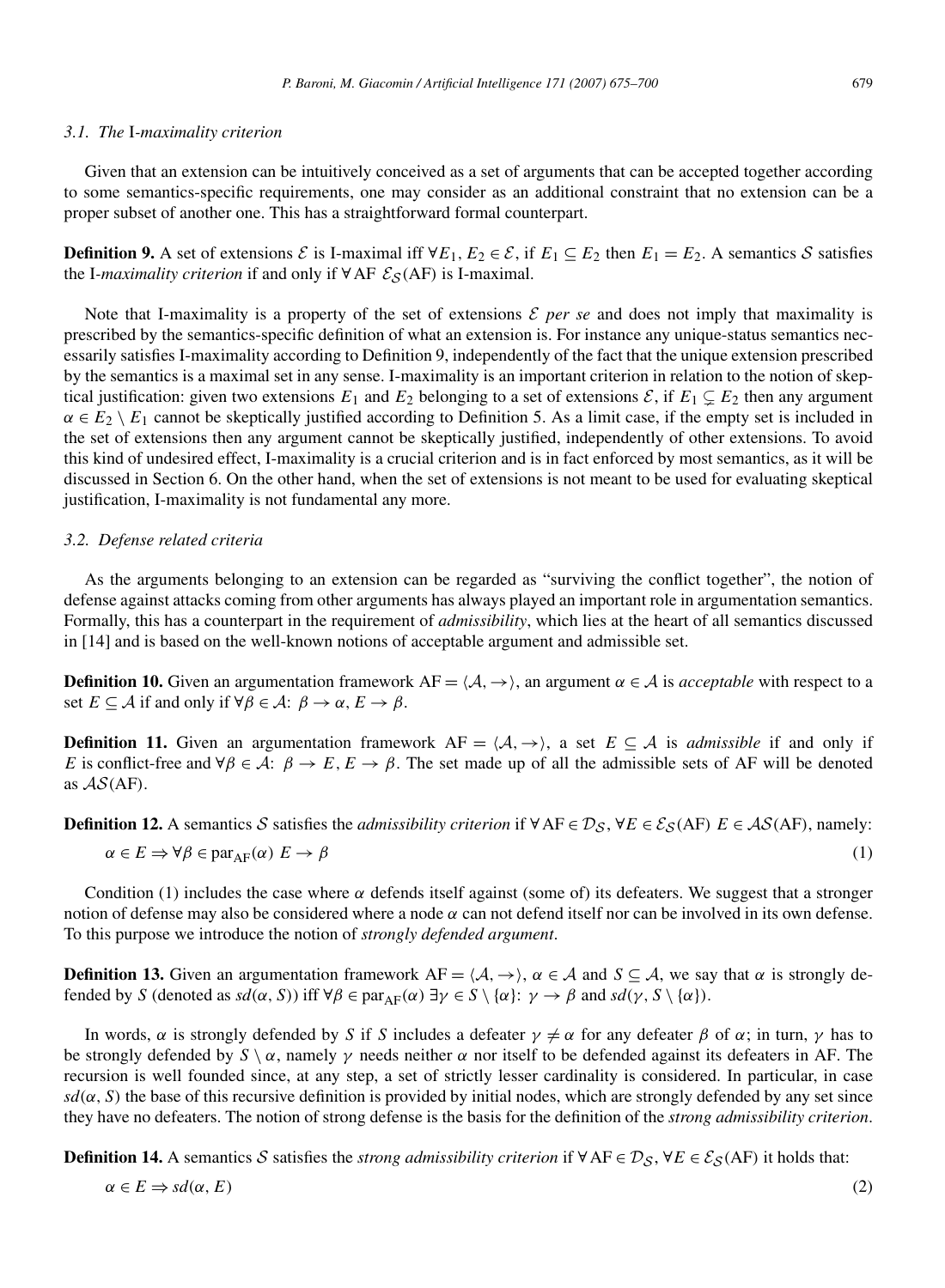The property of *reinstatement* corresponds to the converse of the implication (1) prescribed by the admissibility criterion. Intuitively, an argument  $\alpha$  is *reinstated* if its defeaters are in turn defeated and, as a consequence, one may assume that they should have no effect on the justification state of  $\alpha$ . Under this assumption, if an extension *E* reinstates *α* then *α* should belong to *E*. Formally, this leads to the following *reinstatement criterion*.

**Definition 15.** A semantics S satisfies the *reinstatement criterion* if  $\forall$  AF ∈  $\mathcal{D}_S$ ,  $\forall$  *E* ∈  $\mathcal{E}_S$ (AF) it holds that:

$$
(\forall \beta \in par_{AF}(\alpha) \ E \to \beta) \Rightarrow \alpha \in E
$$
\n(3)

Considering the strong notion of defense we obtain a *weak* (since it is implied by condition (3)) *reinstatement criterion*.

**Definition 16.** A semantics S satisfies the *weak reinstatement criterion* if  $\forall AF \in \mathcal{D}_S$ ,  $\forall E \in \mathcal{E}_S(AF)$  it holds that:

$$
sd(\alpha, E) \Rightarrow \alpha \in E
$$
\n<sup>(4)</sup>

Another observation concerns the fact that condition (3) prescribes that an argument  $\alpha$  defended by an extension should be included in the extension, without specifying that  $\alpha$  should not give rise to conflicts within the extension. To explicitly take into account this aspect, the following CF*-reinstatement criterion* can be given.

**Definition 17.** A semantics S satisfies the CF-reinstatement criterion if  $\forall AF \in \mathcal{D}_S$ ,  $\forall E \in \mathcal{E}_S(AF)$  it holds that:

$$
((\forall \beta \in par_{AF}(\alpha) E \to \beta) \land cf(E \cup \{\alpha\}) \Rightarrow \alpha \in E
$$
\n
$$
(5)
$$

#### *3.3. The directionality criterion*

The notion of directionality in argumentation semantics has first been considered in [6], where a general scheme relating the topology of the defeat graph with the definition of extensions has been introduced. At an intuitive level, the idea is quite simple: the justification state of an argument  $\alpha$  should be affected only by the justification state of the defeaters of  $\alpha$  (which in turn are affected by their defeaters and so on), while the arguments which only receive an attack from  $\alpha$  (and in turn those which are attacked by them and so on) should not have any effect on the state of *α*. We provide here an extended notion of directionality with respect to [6] by considering a set of arguments not receiving attacks from outside.

**Definition 18.** Given an argumentation framework  $AF = \langle A, \rightarrow \rangle$ , a set  $U \subseteq A$  is *unattacked* if and only if  $\neq \alpha \in A$  $(A \setminus U)$ :  $\alpha \rightarrow U$ . The set of unattacked sets of AF is denoted as  $U\mathcal{S}(AF)$ .

The directionality criterion can then be defined by requiring an unattacked set to be unaffected by the remaining parts of the argumentation framework as far as extensions are concerned.

**Definition 19.** A semantics S satisfies the directionality criterion if and only if  $\forall AF = \langle A, \rightarrow \rangle$ ,  $\forall U \in \mathcal{US}(AF)$ ,  $\mathcal{A}\mathcal{E}_{\mathcal{S}}(AF, U) = \mathcal{E}_{\mathcal{S}}(AF\downarrow_U)$ , where  $\mathcal{A}\mathcal{E}_{\mathcal{S}}(AF, U) \triangleq \{(E \cap U) \mid E \in \mathcal{E}_{\mathcal{S}}(AF)\} \subseteq 2^U$ .

In words, the intersection of any extension prescribed by S for AF with an unattacked set *U* is equal to one of the extensions prescribed by  $S$  for the restriction of AF to  $U$ , and vice versa.

While the definition of directionality given here refers to a single argumentation framework, it can be easily reformulated as a criterion concerning distinct argumentation frameworks which are equal as far as their restriction to an unattacked set is concerned.

**Proposition 20.** *A semantics* S *satisfies the directionality criterion if and only if*  $\forall AF_1 = \langle A_1, \rightarrow_1 \rangle$ ,  $\forall AF_2 =$  $\langle A_2, \rightarrow_2 \rangle$  such that  $\exists U \in (\mathcal{US}(AF_1) \cap \mathcal{US}(AF_2))$ :  $AF_1 \downarrow_U = AF_2 \downarrow_U$  *it holds that* 

$$
\mathcal{A}\mathcal{E}_{\mathcal{S}}(AF_1, U) = \mathcal{A}\mathcal{E}_{\mathcal{S}}(AF_2, U)
$$
\n<sup>(6)</sup>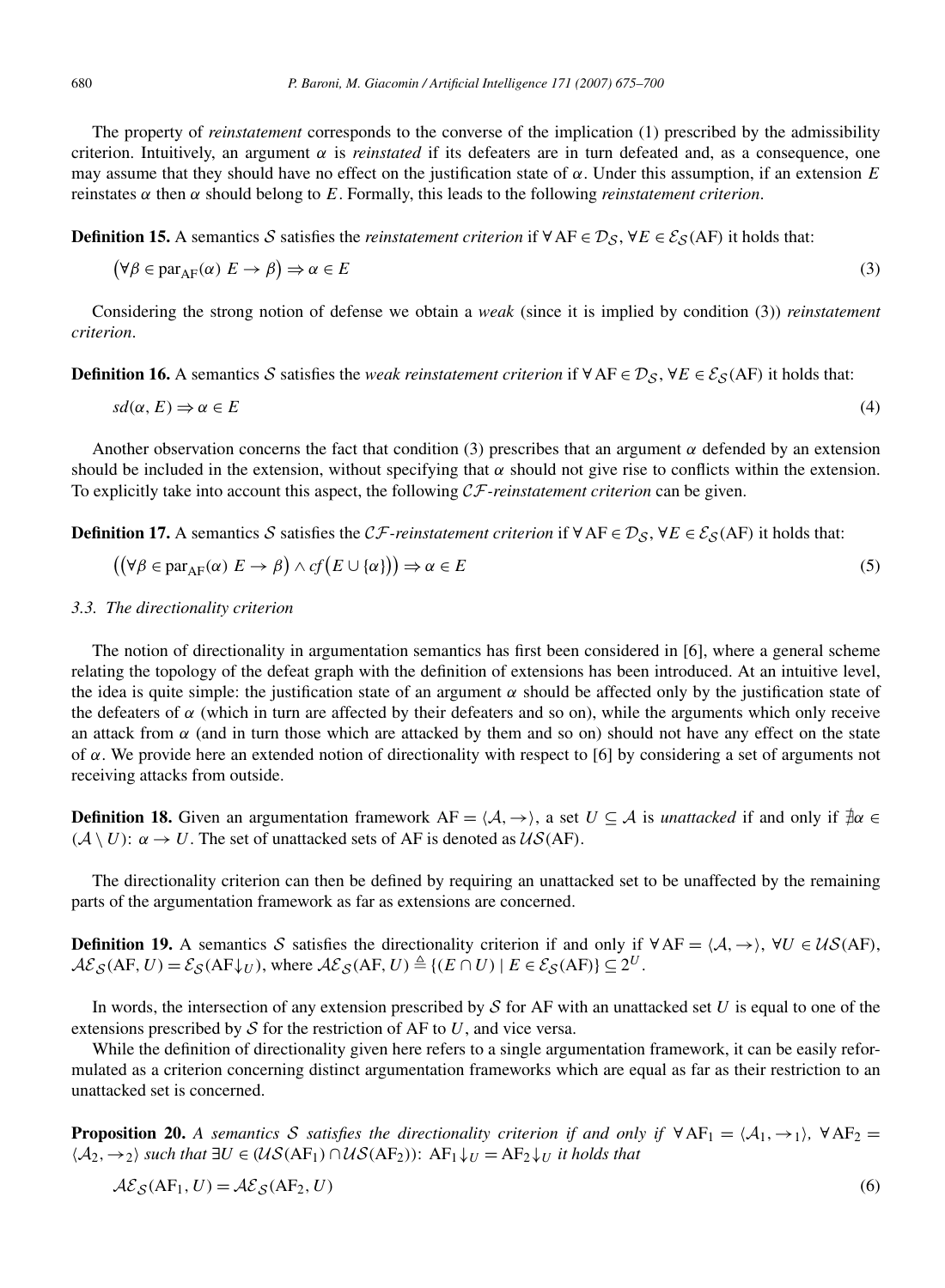**Proof.** Definition 19 directly implies condition (6) since  $\mathcal{A}\mathcal{E}_{\mathcal{S}}(AF_1, U) = \mathcal{E}_{\mathcal{S}}(AF_1\downarrow_U) = \mathcal{E}_{\mathcal{S}}(AF_2\downarrow_U) =$  $A\mathcal{E}_{\mathcal{S}}(AF_2, U)$ . On the other hand, considering any argumentation framework AF and  $U \in \mathcal{US}(AF)$  we can apply condition (6) with  $AF_1 = AF$  and  $AF_2 = AF\downarrow_U$ , obtaining  $\mathcal{AE}_{\mathcal{S}}(AF,U) = \mathcal{AE}_{\mathcal{S}}(AF\downarrow_U, U) = \mathcal{E}_{\mathcal{S}}(AF\downarrow_U)$ , since for any  $AF = \langle A, \rightarrow \rangle$   $\mathcal{A}\mathcal{E}_{\mathcal{S}}(AF, A) = \mathcal{E}_{\mathcal{S}}(AF)$ .  $\Box$ 

## **4. Skepticism related criteria**

The notion of skepticism has often been used in informal or semi-formal ways to discuss semantics behavior, e.g. by observing that a semantics is "more skeptical" than another one. Intuitively, a semantics is more skeptical than another if it makes less committed choices about the justification state of the arguments. Roughly, the most skeptical conceivable semantics does not make any commitment on any argument, leaving all of them undecided, while a semantics is not skeptical at all if it takes a definite position about every argument in any argumentation framework.

While the issue of skepticism has been considered so far in the literature mostly in the case of comparison between specific proposals, we are interested here in a more general analysis. We consider, as a first step, a generic relation of skepticism  $\leq^E$  between sets of extensions: given two sets of extensions  $\mathcal{E}_1$ ,  $\mathcal{E}_2$  of an argumentation framework AF,  $\mathcal{E}_1 \leq^E \mathcal{E}_2$  will simply denote that  $\mathcal{E}_1$  is at least as skeptical as  $\mathcal{E}_2$  in some sense. In the context of semantics evaluation, a skepticism relation  $\leq^E$  can be used to compare the sets of extensions prescribed by a particular semantics on different but related argumentation frameworks. To this purpose, one first needs to define a skepticism relation between argumentation frameworks based on the same set of arguments: given two argumentation frameworks  $AF_1 = \langle A, \rightarrow_1 \rangle$ and  $AF_2 = \langle A, \rightarrow_2 \rangle$ ,  $AF_1 \leq^A AF_2$  denotes that  $AF_1$  (actually its attack relation) is inherently less committed (to be precise, not more committed) than  $AF_2$ . Then, one may reasonably require that any semantics reflects in its extensions the skepticism relations between argumentation frameworks. Requirements of this kind will be called *adequacy criteria*. On the other hand, a skepticism relation between sets of extensions might also be used to compare the behavior of different semantics when applied to the same argumentation framework. Comparison between semantics according to this kind of relations is not considered in this paper and is left for future work.

It is worth noting that the skepticism relations introduced above are not necessarily total orders, since in general there can be two sets of extensions (or two argumentation frameworks) which are not comparable. Having introduced skepticism relations at an abstract level, let us examine in the following subsections how they can be concretely defined.

#### *4.1. Skepticism relations between sets of extensions*

Let us start by noting that defining a relation of skepticism between two extensions is intuitively straightforward: an extension  $E_1$  is more skeptical than another extension  $E_2$  if and only if  $E_1 \subseteq E_2$ . In fact, a more skeptical attitude corresponds to a smaller set of arguments surviving the conflict. This is actually the relation that can be applied to compare the behavior of two distinct unique-status semantics, as it is done for ideal and grounded semantics in [15]. Directly extending the above intuition to the comparison of sets of extensions leads to define the following elementary skepticism relation  $\preceq^E_{\cap}$ .

**Definition 21.** Given two sets of extensions  $\mathcal{E}_1$  and  $\mathcal{E}_2$  of an argumentation framework AF,  $\mathcal{E}_1 \preceq^E_{\cap} \mathcal{E}_2$  iff

$$
\bigcap_{E_1 \in \mathcal{E}_1} E_1 \subseteq \bigcap_{E_2 \in \mathcal{E}_2} E_2 \tag{7}
$$

In words, condition (7) corresponds to the fact that arguments skeptically justified according to  $\mathcal{E}_1$  are also skeptically justified according to  $\mathcal{E}_2$ , which appears to be an essential requirement and provides an intuitive bound for any relation of skepticism.

Relation  $\leq^E_{\cap}$  is based on considerations referring only to skeptically justified arguments. Finer (and actually stronger) skepticism relations can be defined by considering relationships of pairwise inclusion between extensions. As a starting point, we recall that to compare a single extension  $E_1$  with a set of extensions  $\mathcal{E}_2$ , the relation  $\forall E_2 \in \mathcal{E}_2$  $E_1 \subseteq E_2$  has often been used in the literature (for instance to verify that the unique extension prescribed by grounded semantics is more skeptical than the set of extensions prescribed by preferred semantics). A direct generalization to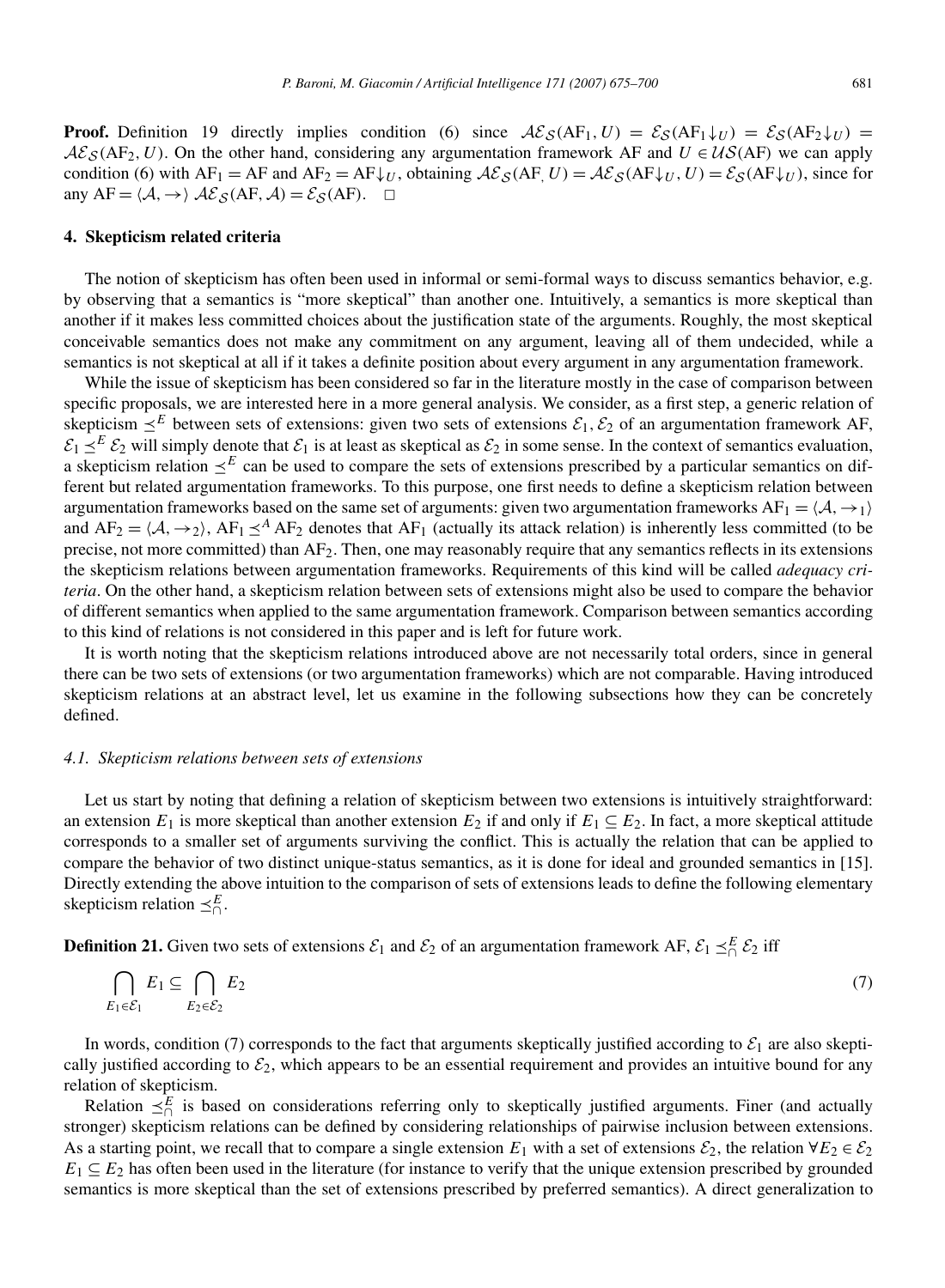the comparison of two sets of extensions is represented by the following weak skepticism relation  $\preceq_W^E$ , first introduced by the authors in [5].

**Definition 22.** Given two sets of extensions  $\mathcal{E}_1$  and  $\mathcal{E}_2$  of an argumentation framework AF,  $\mathcal{E}_1 \leq^E_W \mathcal{E}_2$  iff

$$
\forall E_2 \in \mathcal{E}_2 \exists E_1 \in \mathcal{E}_1 \colon E_1 \subseteq E_2 \tag{8}
$$

Relation  $\leq^E_W$  is unidirectional, since it only constrains the extensions of  $\mathcal{E}_2$ , while  $\mathcal{E}_1$  may contain additional extensions unrelated to those of  $\mathcal{E}_2$ . One may then consider also a more symmetric (and stronger) relationship  $\preceq_S^E$ , where it is also required that any extension of  $\mathcal{E}_1$  is included in an extension of  $\mathcal{E}_2$ .

**Definition 23.** Given two sets of extensions  $\mathcal{E}_1$  and  $\mathcal{E}_2$  of an argumentation framework AF,  $\mathcal{E}_1 \preceq_S^E \mathcal{E}_2$  iff  $\mathcal{E}_1 \preceq_W^E \mathcal{E}_2$  and the following condition holds:

$$
\forall E_1 \in \mathcal{E}_1 \exists E_2 \in \mathcal{E}_2 \colon E_1 \subseteq E_2 \tag{9}
$$

Having introduced three alternative skepticism relations between sets of extensions, let us now analyze some of their properties. First, it is immediate to see that the three relations are in strict order of implication. Given two sets of extensions  $\mathcal{E}_1$  and  $\mathcal{E}_2$  of an argumentation framework AF, it holds that:

$$
\mathcal{E}_1 \preceq_S^E \mathcal{E}_2 \Rightarrow \mathcal{E}_1 \preceq_W^E \mathcal{E}_2 \Rightarrow \mathcal{E}_1 \preceq_\cap^E \mathcal{E}_2 \tag{10}
$$

Then, it can be easily seen (proof is omitted,<sup>2</sup> see [5] for a related result) that the relations give rise to a preorder.

## **Proposition 24.** *Relations*  $\leq^E_{\cap}$ ,  $\leq^E_W$  *and*  $\leq^E_S$  *are preorders, i.e. they are reflexive and transitive.*

A simple example reveals that  $\leq_S^E$  is not antisymmetric. In fact, let us consider three extensions  $E_1$ ,  $E_2$  and  $E_3$ such that  $E_1 \subsetneq E_2 \subsetneq E_3$ , and let  $\mathcal{E}_1$  be  $\{E_1, E_2, E_3\}$ ,  $\mathcal{E}_2$  be  $\{E_1, E_3\}$ . It can be seen that  $\mathcal{E}_1 \preceq_S^E \mathcal{E}_2$  and  $\mathcal{E}_2 \preceq_S^E \mathcal{E}_1$ , however  $\mathcal{E}_1 \neq \mathcal{E}_2$ . Since  $\leq_S^E$  entails the other relations, none of them is antisymmetric and therefore none of the three relations is a partial order. It is immediate to show (proof is omitted) that if the additional constraint of I-maximality is introduced, then  $\leq^E_W$  (and as a consequence  $\leq^E_S$ ) turns out to be a partial order (while it is easy to see that  $\leq^E_{\cap}$  is anyway not).

## **Proposition 25.** Given two I-maximal sets of extensions  $\mathcal{E}_1$  and  $\mathcal{E}_2$ , if  $\mathcal{E}_1 \preceq^E_W \mathcal{E}_2$  and  $\mathcal{E}_2 \preceq^E_W \mathcal{E}_1$  then  $\mathcal{E}_1 = \mathcal{E}_2$ .

#### *4.2. A skepticism relation between argumentation frameworks*

While we are not aware of any definition of a general skepticism relation for argumentation frameworks in the literature, some more specific but related notions have been introduced by the authors in [3] and by Modgil in [18]. The skepticism relation  $\leq^A$  we propose for argumentation frameworks provides a generalization of these notions, while relying on the same common intuition concerning the relationship between a mutual and a unidirectional attack involving two arguments *α* and *β*.

To illustrate the intuition discussed in [3], let us consider a very simple argumentation framework including just two arguments  $\alpha$  and  $\beta$ , where  $\alpha$  attacks  $\beta$  but not vice versa. This is a situation where the state assignment of any argumentation semantics corresponds to the maximum level of commitment: it is universally accepted that *α* should be justified and *β* rejected. Now if we consider a modified argumentation framework where an attack from  $β$  to  $α$  has been added, we obtain a situation where, clearly, a lesser level of commitment is appropriate: given the mutual attack between the two arguments, neither of them can be assigned a definitely committed state and we are left in a more undecided, i.e. more skeptical, situation in absence of any reason for preferring either of them. Extending this reasoning, consider a couple of arguments  $\alpha$  and  $\beta$  in a generic argumentation framework AF' such that  $\alpha \to \beta$  while  $\beta \to \alpha$ . Consider now an argumentation framework AF obtained from AF' by simply adding an

<sup>&</sup>lt;sup>2</sup> To keep the size of the paper within reasonable limits, several proofs are omitted. They can be found in [4].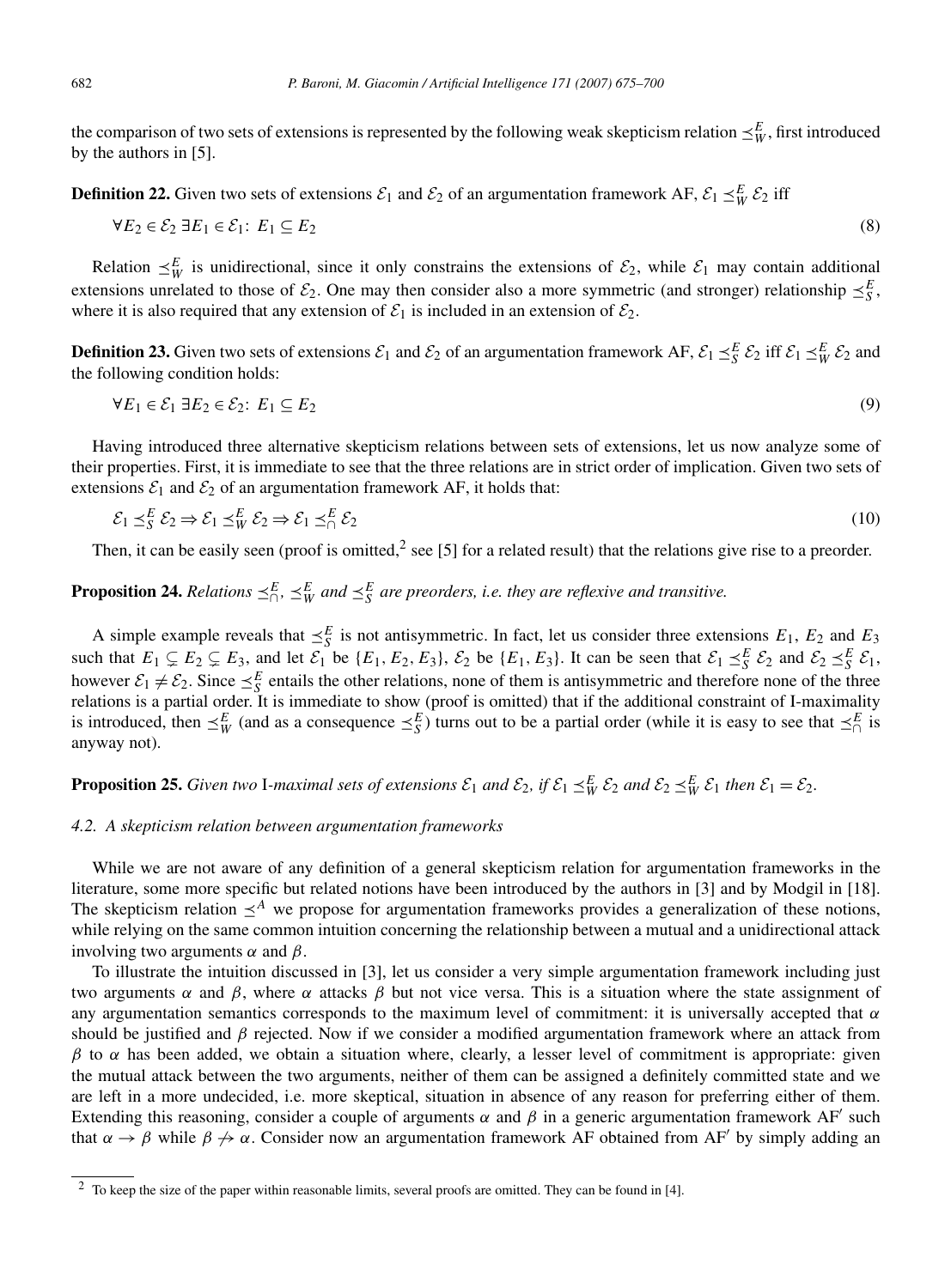attack relation from  $\beta$  to  $\alpha$  while leaving all the rest unchanged. It seems reasonable to state that AF corresponds to a more undecided situation with respect to AF'. In fact, converting a unidirectional attack into a mutual attack can only make the justification states of the involved nodes less committed (of course, they can remain the same if they are strictly determined by other arguments, independently of the attack relations between *α* and *β*). In turn, having *α* or *β* in a less committed state may only give rise to other less committed states in the nodes they attack: intuitively, the more undecided is the state of an attacker, the more undecided should be the state of the attacked node, and, in turn, of the nodes attacked by the latter and so on. This reasoning will be generalized here by considering any number of "transformations" of unidirectional attacks into mutual ones.

Dealing with the case of hierarchical argumentation frameworks but relying on the same intuition, Modgil has independently introduced in [18] the notion of *partial resolution* of an argumentation framework AF, which, roughly speaking, is an argumentation framework AF' where some mutual attacks of AF are converted into unidirectional ones. AF is a (complete) *resolution* of AF if all mutual attacks of AF are converted. Also in [18] the underlying idea is that the presence of mutual attacks corresponds to a more undecided situation.

Given these bases, we are now ready to define a skepticism relation  $\leq^A$  between argumentation frameworks based on the same set of arguments, which requires a preliminary notation concerning the set of conflicting pairs of arguments in an argumentation framework.

**Definition 26.** Given an argumentation framework  $AF = \langle A, \rightarrow \rangle$ ,  $\mathcal{CONF}(AF) \triangleq \{(\alpha, \beta) \in \mathcal{A} \times \mathcal{A} \mid \alpha \rightarrow \beta \vee \beta \rightarrow \alpha\}$ .

**Definition 27.** Given two argumentation frameworks  $AF_1 = \langle A, \rightarrow_1 \rangle$  and  $AF_2 = \langle A, \rightarrow_2 \rangle$ ,  $AF_1 \leq^A AF_2$  if and only if  $\mathcal{CONF}(AF_1) = \mathcal{CONF}(AF_2)$  and  $\rightarrow_2 \subseteq \rightarrow_1$ .

It is easy to see that the above definition covers all cases where some (possibly none) mutual attacks of  $AF<sub>1</sub>$ correspond to unidirectional attacks in  $AF_2$ , while unidirectional attacks of  $AF_1$  are the same in  $AF_2$  (using the terminology of [18],  $AF_2$  is a partial resolution of  $AF_1$ ).

It is immediate to see that  $\prec^A$  is a partial order, as it consists of an equality and a set inclusion relation. Comparable argumentation frameworks feature the same set of arguments and the same set of conflicting pairs of arguments, and can not include opposite unidirectional attacks between the same pair of arguments. It is also worth noting that within the set of argumentation frameworks comparable with a given AF there are, in general, several maximal elements with respect to  $\leq^A$ , namely all argumentation frameworks where no mutual attack is present (corresponding to the notion of resolution in [18]). In the following we will denote as RES*(*AF*)* the set of argumentation frameworks comparable with AF and maximal with respect to  $\leq^A$ .

#### *4.3. Skepticism adequacy*

Given an argumentation framework which is more skeptical than another one, it is reasonable to require that, when applying the same semantics to both, the skepticism relation between them is preserved between their sets of extensions. This kind of criterion, called *skepticism adequacy*, has first been proposed in [3] and is formulated here in a generalized version.

**Definition 28.** Given a skepticism relation  $\leq^E$  between sets of extensions, a semantics S is  $\leq^E$ -skepticism-adequate, denoted as  $\mathcal{SA}_{\leq E}(\mathcal{S})$ , if and only if for any pair of argumentation frameworks AF, AF' such that AF $\leq^A AF'$  the following condition holds  $\mathcal{E}_{\mathcal{S}}(AF) \preceq^{E} \mathcal{E}_{\mathcal{S}}(AF')$ .

According to the definitions provided in Section 4.1 we have three skepticism adequacy properties, related by the same order of implication as in (10):

$$
\mathcal{SA}_{\preceq_S^E}(\mathcal{S}) \Rightarrow \mathcal{SA}_{\preceq_W^E}(\mathcal{S}) \Rightarrow \mathcal{SA}_{\preceq_\cap^E}(\mathcal{S})
$$
\n(11)

It is easy to see that Definition 28 is equivalent to the one given in [3] where the modification of just one attack relation is considered, provided that, as in our case, skepticism relations are transitive.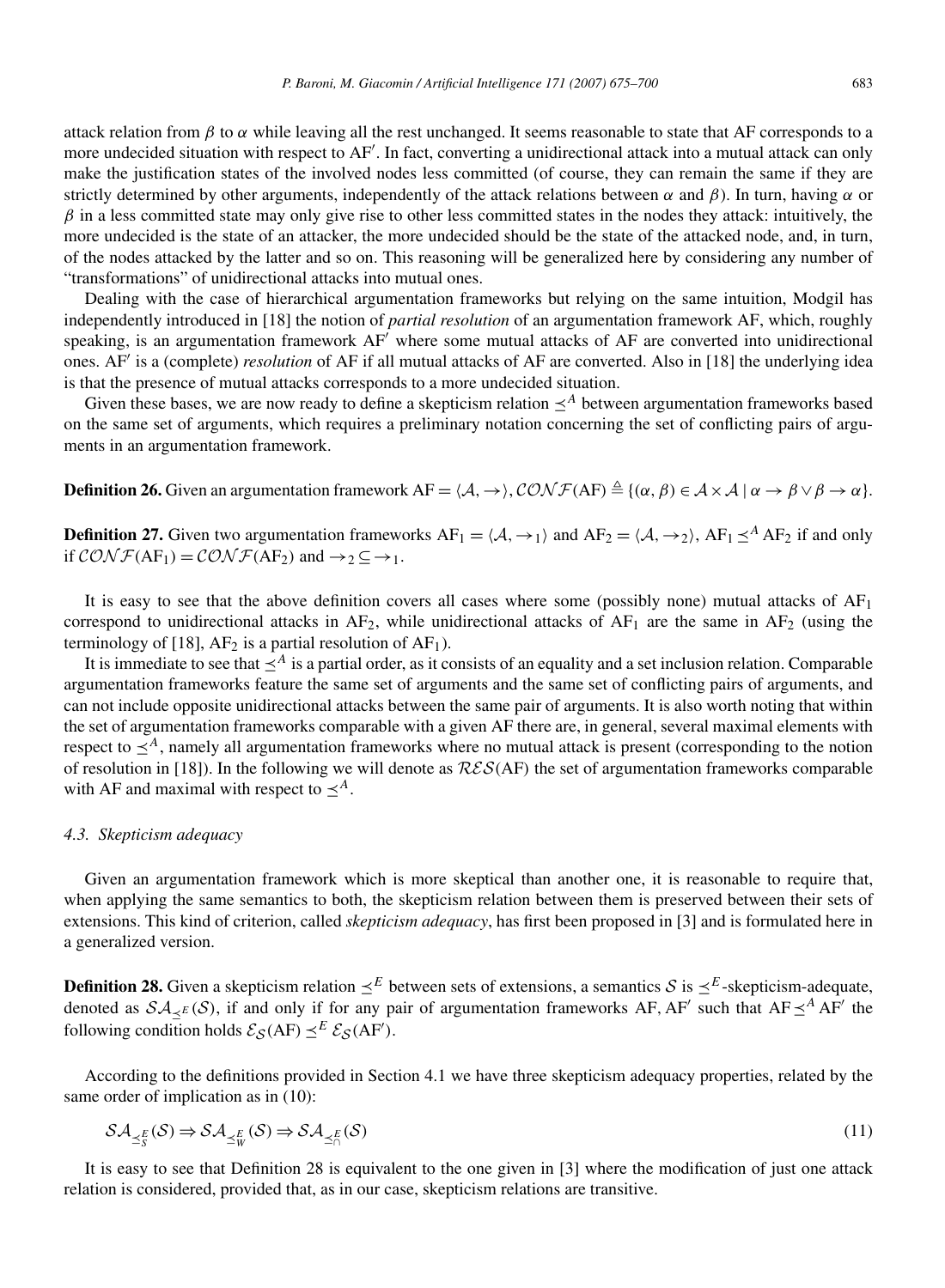**Proposition 29.** Given a transitive skepticism relation  $\leq^E$  between sets of extensions and a semantics S,  $SA_{\leq E}(S)$  if *and only if for any argumentation framework*  $AF = \langle A, \rightarrow \rangle$ *, for any*  $\alpha, \beta \in \mathcal{A}$ :  $\alpha \neq \beta \land \alpha \rightarrow \beta$ *,* 

$$
\mathcal{E}_{\mathcal{S}}(AF^{\rightleftarrows(\alpha,\beta)}) \preceq^{E} \mathcal{E}_{\mathcal{S}}(AF) \tag{12}
$$

 $where \; AF^{\rightleftarrows(\alpha,\beta)} = \langle A, \rightarrow \cup \{(\beta,\alpha)\}\rangle.$ 

**Proof.** Clearly  $\leq^E$ -skepticism adequacy implies (12) as a special case. On the other hand, for any pair of argumentation frameworks AF, AF' such that  $AF \leq^A AF'$ , it is clearly possible to construct at least one sequence  $AF_1, \ldots, AF_n$ such that  $AF_1 = AF$ ,  $AF_n = AF'$ , and for  $i = 1, ..., n - 1$ ,  $\exists \alpha_i, \beta_i \in A$  such that  $AF_i = AF_{i+1} \neq (\alpha_i, \beta_i)$ . Then if (12) holds, we have  $\mathcal{E}_{\mathcal{S}}(AF) = \mathcal{E}_{\mathcal{S}}(AF_1) \preceq^E \cdots \preceq^E \mathcal{E}_{\mathcal{S}}(AF_n) = \mathcal{E}_{\mathcal{S}}(AF')$ , and, by transitivity,  $\mathcal{E}_{\mathcal{S}}(AF) \preceq^E \mathcal{E}_{\mathcal{S}}(AF')$ .  $\Box$ 

## *4.4. Resolution adequacy*

In the context of hierarchical argumentation frameworks, the following requirement for an argumentation semantics S is proposed in [18] for any argumentation framework  $AF = \langle A, \rightarrow \rangle$  and for any argument  $\alpha \in A$ :

$$
\alpha \in \bigcap_{E \in \mathcal{E}_{\mathcal{S}}(AF)} E \Leftrightarrow \forall AF' \in \mathcal{RES}(AF) \; \alpha \in \bigcap_{E \in \mathcal{E}_{\mathcal{S}}(AF')} E
$$
(13)

It can be seen that the  $\Rightarrow$ -part of (13) is a special case of the skepticism adequacy criterion of Definition 28, where, among the argumentation frameworks AF' such that AF  $\leq^A$  AF', only the maximal ones are considered and  $\leq^E \atop 0 \leq^E \atop 0 \leq^E \atop 0 \leq^E \atop 0 \leq^E \atop 0 \leq^E \atop 0 \leq^E \atop 0 \leq^E \atop 0 \leq^E \atop 0 \leq^E \atop 0 \leq^E \atop 0 \leq^$ selected as the skepticism relation  $\leq^E$  between sets of extensions.

On the other hand, the  $\Leftarrow$ -part of (13) represents an original criterion, relying on the intuition that if an argument is skeptically justified in all possible resolutions of an argumentation framework AF then it should be skeptically justified in AF too. We refer to this criterion as *resolution adequacy* and provide now a generalization of its original formulation, in order to make it parametric with respect to skepticism relations between sets of extensions. In fact, letting  $UR(AF, S) = \bigcup_{AF' \in \mathcal{RES}(AF)} \mathcal{ES}(AF')$ , it can be seen that the  $\Leftarrow$ -part of (13) is equivalent to  $UR(AF, S) \preceq^E_{\bigcap}$  $\mathcal{E}_{\mathcal{S}}(AF)$ . Generalizing this condition leads to a parametric formulation of the resolution adequacy criterion.

**Definition 30.** Given a skepticism relation  $\leq^E$  between sets of extensions, a semantics S is  $\leq^E$ -resolution adequate, denoted  $\mathcal{RA}_{\leq E}(\mathcal{S})$ , if and only if for any argumentation framework AF it holds that  $\mathcal{UR}(AF,\mathcal{S}) \prec^{E} \mathcal{E}_{\mathcal{S}}(AF)$ .

According to the definitions in Section 4.1, we have three resolution adequacy properties, related by the usual order of implication:

$$
\mathcal{RA}_{\preceq_{S}^{E}}(\mathcal{S}) \Rightarrow \mathcal{RA}_{\preceq_{W}^{E}}(\mathcal{S}) \Rightarrow \mathcal{RA}_{\preceq_{\cap}^{E}}(\mathcal{S})
$$
\n(14)

### **5. A review of extension-based argumentation semantics**

To make the paper self-contained, in this section we review the definition of several argumentation semantics which will be evaluated against the criteria defined in previous sections.

#### *5.1. Traditional semantics*

Stable semantics, one of the earliest multiple-status approaches and still largely adopted in several application domains, relies on the idea that an extension should not only be internally consistent but also able to reject the arguments that are outside the extension. This reasoning leads to the notion of stable extension [14,23].

**Definition 31.** Given an argumentation framework  $AF = \langle A, \rightarrow \rangle$ , a set  $E \subseteq A$  is a *stable extension* of AF if and only if *E* is conflict-free and  $\forall \alpha \in A$ :  $\alpha \notin E$ ,  $E \to \alpha$ .

Stable semantics will be denoted as  $ST$ , and, accordingly, the set of all the stable extensions of AF will be denoted as  $\mathcal{E}_{ST}(AF)$ .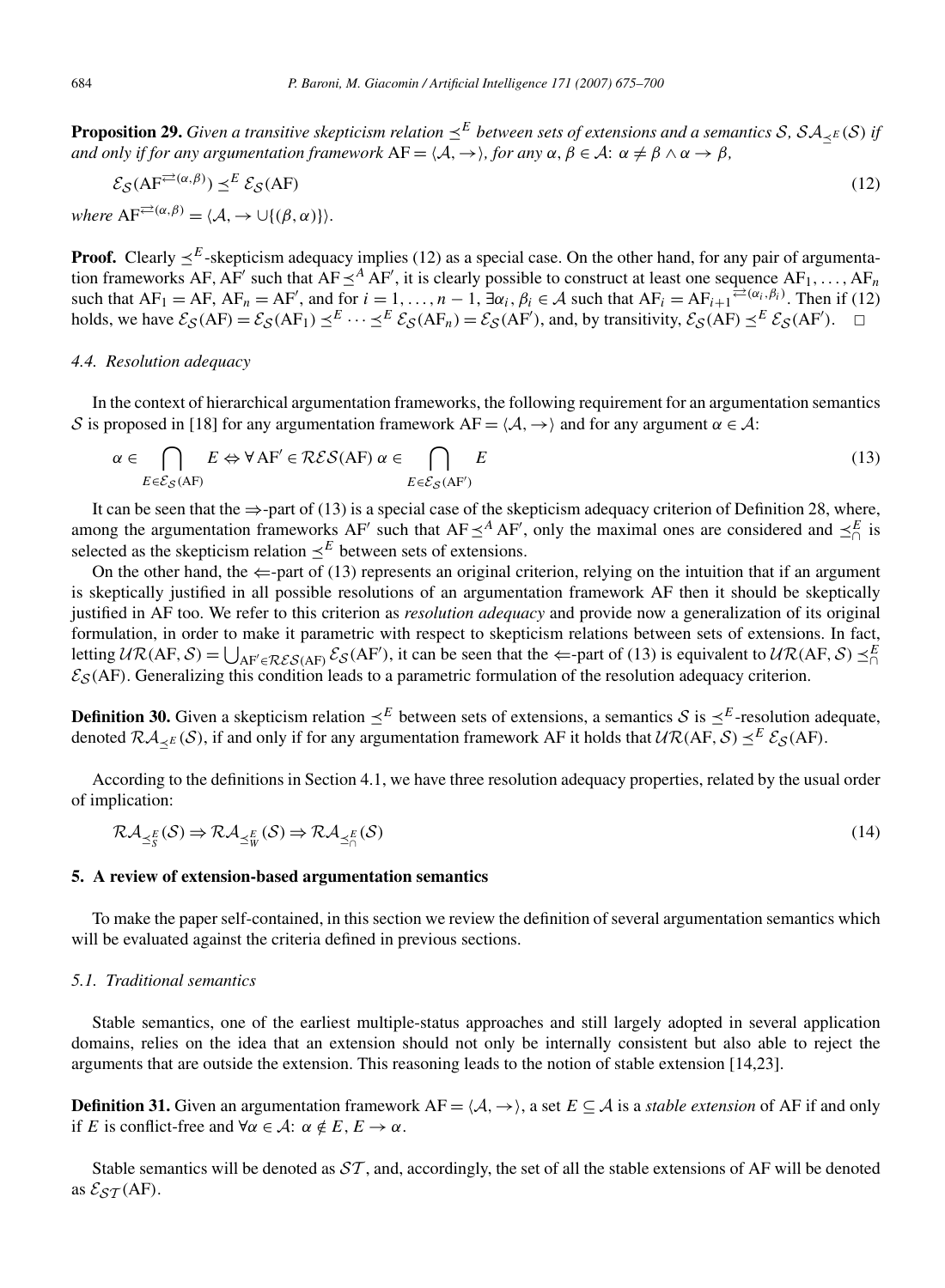

Fig. 1. A three-length cycle.

Stable semantics suffers from a significant limitation since there are argumentation frameworks, like the one shown in Fig. 1, where no extension complying with Definition 31 exists. No other semantics considered in this paper is affected by this problem except the prudent version of stable semantics.

The requirement that an extension should attack all other external arguments can be relaxed by imposing that an extension is simply able to defend itself from external attacks. This is at the basis of the notions of acceptable argument and admissible set [14], already recalled in Section 3.2. The set of the arguments acceptable with respect to a set *E* is traditionally denoted using the characteristic function  $F_{AF}(E)$ .

**Definition 32.** Given an argumentation framework  $AF = \langle A, \rightarrow \rangle$ , the function  $F_{AF} : 2^A \rightarrow 2^A$  which, given a set  $E \subseteq A$ , returns the set of the acceptable arguments with respect to  $E$ , is called the *characteristic function* of AF.

Building on these concepts, the notion of complete extension can be introduced, which plays a key role in Dung's theory, since all semantics encompassed by his framework select their extensions among the complete ones.

**Definition 33.** Given an argumentation framework  $AF = \langle A, \rightarrow \rangle$ , a set  $E \subseteq A$  is a *complete extension* if and only if *E* is admissible and every argument of A which is acceptable with respect to *E* belongs to *E*, i.e.  $E \in AS(AF) \land \forall \alpha \in$  $F_{AF}(E) \alpha \in E$ .

The notion of complete extension does not entail the property of I-maximality. In fact, Definition 33 only establishes that nodes already defended by an extension *E* are included in *E*, but does not impose that nodes (or sets of nodes) that defend themselves are added to the extension. Probably for this reason, the notion of complete extension is not associated to a notion of *complete semantics* in [14], but rather represents an intermediate step towards the definition of grounded and preferred semantics. However, the term complete semantics has subsequently gained acceptance in the literature (see for instance [9,18]) and will be used in the present analysis to refer to the properties of the set of complete extensions. Complete semantics will be denoted as CO.

The well-known grounded semantics, denoted as  $\mathcal{GR}$ , belongs to the unique-status approach and its unique extension, denoted as GE*(*AF*)*, can be defined as the least fixed point of the characteristic function.

**Definition 34.** Given an argumentation framework  $AF = \langle A, \rightarrow \rangle$ , the *grounded extension* of AF, denoted as GE(AF), is the least (with respect to set inclusion) fixed point of  $F_{AF}$ .

Preferred semantics, denoted as  $\mathcal{PR}$ , is obtained by simply requiring the property of maximality along with admissibility.

**Definition 35.** Given an argumentation framework  $AF = \langle A, \rightarrow \rangle$ , a set  $E \subseteq A$  is a *preferred extension* of AF if and only if it is a maximal (with respect to set inclusion) admissible set, i.e. a maximal element of AS*(*AF*)*.

#### *5.2. SCC-recursiveness and CF*2 *semantics*

In [6] a general schema for argumentation semantics, called *SCC-recursiveness*, has been introduced. SCCrecursiveness is a property of the extensions which relies on the graph theoretical notion of *strongly connected components* (SCCs).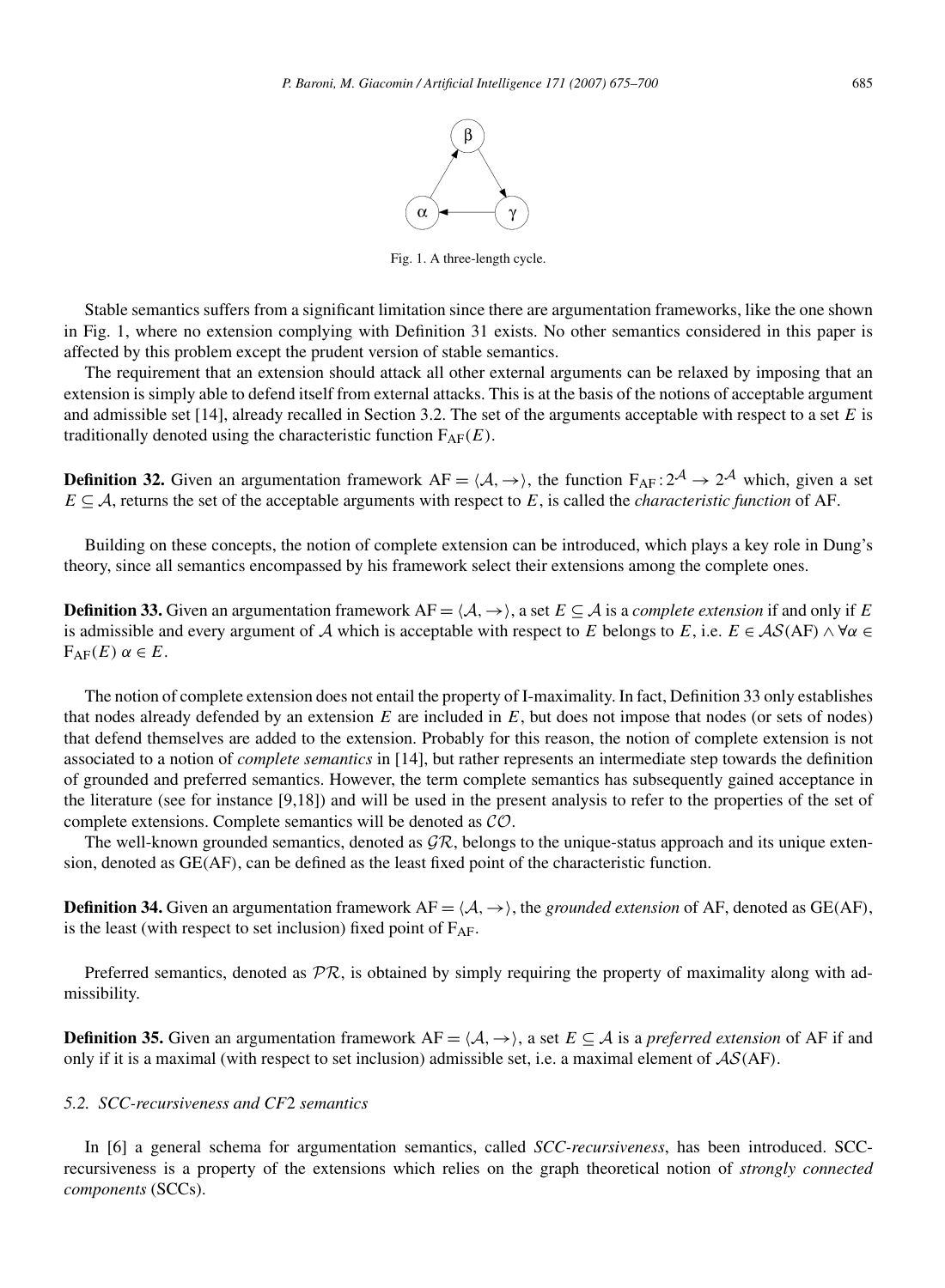**Definition 36.** Given an argumentation framework  $AF = \langle A, \rightarrow \rangle$ , the binary relation of path-equivalence between nodes, denoted as  $PE_{AF} \subseteq (A \times A)$ , is defined as follows:

- $\forall \alpha \in \mathcal{A}, (\alpha, \alpha) \in PE_{AF};$
- given two distinct nodes  $\alpha, \beta \in A$ ,  $(\alpha, \beta) \in PE_{AF}$  if and only if there is a (directed) path from  $\alpha$  to  $\beta$  and a (directed) path from  $\beta$  to  $\alpha$ .

The *strongly connected components* of AF are the equivalence classes of nodes under the relation of path-equivalence. The set of the SCCs of AF is denoted as  $SCCS<sub>AF</sub>$ .

A particular case is represented by the empty argumentation framework: when  $AF = \langle \emptyset, \emptyset \rangle$  we assume  $SCCS_{AF} = \{\emptyset\}.$ 

We extend to SCCs the notion of parents, namely the set of the other SCCs that attack a SCC *S*, which is denoted as  $\text{scap}(\mathcal{S})$ , and we introduce the definition of *proper ancestors*, denoted as  $\text{scano}_{\text{AF}}(\mathcal{S})$ .

**Definition 37.** Given an argumentation framework  $AF = \langle A, \rightarrow \rangle$  and a SCC  $S \in \text{SCCS}_{AF}$ , we define  $\text{scpar}_{AF}(S) =$  ${P \in \text{SCCS}_{\text{AF}} \mid P \neq S \text{ and } P \rightarrow S}$  and  ${\rm \text{sccanc}}_{\text{AF}}(S) = {\rm \text{sccpar}}_{\text{AF}}(S) \cup (\bigcup_{P \in \text{scapar}_{\text{AF}}(S)} {\rm \text{scanc}}_{\text{AF}}(P))$ . A SCC *S* such that  $\text{scpar}_{\text{AF}}(S) = \emptyset$  is called *initial*.

It is well-known that the graph obtained by considering SCCs as single nodes is acyclic. In other words, SCCs can be partially ordered according to the relation of attack and initial SCCs are those which are not preceded by any other one in this partial order. Of course, in any argumentation framework there is at least one initial SCC. This fact lies at the heart of the definition of SCC-recursiveness, which is based on the intuition that extensions can be built incrementally starting from initial SCCs and following the above mentioned partial order. In other words, the choices concerning extension construction carried out in an initial SCC do not depend on those concerning the other ones, while they directly affect the choices about the subsequent SCCs and so on. While the basic underlying intuition is rather simple, the formalization of SCC-recursiveness is admittedly rather complex and involves some additional notions. To keep the size of the paper within reasonable limits, we can only quickly recall the relevant definitions here, while referring the reader to [6] for more details and examples.

First of all, the choices (represented in the following definition by the set *E*) within the proper ancestor SCCs determine a partition of the nodes of a generic SCC *S* into three subsets.

**Definition 38.** Given an argumentation framework  $AF = \langle A, \rightarrow \rangle$ , a set  $E \subseteq A$  and a strongly connected component  $S \in$  SCCS<sub>AF</sub>, we define:

- $D_{\text{AF}}(S, E) = \{ \alpha \in S \mid (E \cap \text{output}_{\text{AF}}(S)) \rightarrow \alpha \};$
- $P_{AF}(S, E) = \{ \alpha \in S \mid (E \cap \text{outpar}_{AF}(S)) \nrightarrow \alpha \wedge \exists \beta \in (\text{outpar}_{AF}(S) \cap \text{par}_{AF}(\alpha)) : E \nrightarrow \beta \};$
- $\bullet$  *U*<sub>AF</sub>(*S*, *E*) = *S* \ (*D*<sub>AF</sub>(*S*, *E*) ∪ *P*<sub>AF</sub>(*S*, *E*)) = {*α* ∈ *S* | (*E* ∩ outpar<sub>AF</sub>(*S*))  $\to$  *α* ∧ ∀*β* ∈ (outpar<sub>AF</sub>(*S*) ∩  $par_{AF}(\alpha)$ )  $E \rightarrow \beta$ .

Regarding *E* as a part of an extension which is being constructed, the idea is that arguments in  $D_{AF}(S, E)$ , being attacked by nodes in  $E$ , cannot be chosen in the construction of the extension  $E$  (i.e. do not belong to  $E \cap S$ ). Selection of arguments to be included in *E* is therefore restricted to  $(S \setminus D_{AF}(S, E)) = (U_{AF}(S, E) \cup P_{AF}(S, E))$ , which, for ease of notation, will be denoted in the following as  $UP_{\text{AF}}(S, E)$ . Then, inspired by the reinstatement principle, we require the selection of nodes within a SCC *S* to be carried out on the restricted argumentation framework  $AF\downarrow_{UP_{\text{AF}}(S,E)}$ without taking into account the attacks coming from  $D_{AF}(S, E)$ . Combining these ideas and skipping some details not strictly necessary in the context of the present paper, we can finally recall the definition of *SCC-recursiveness*.

**Definition 39.** A given argumentation semantics  $S$  is *SCC-recursive* if and only if for any argumentation framework  $AF = \langle A, \rightarrow \rangle$   $\mathcal{E}_{S}(AF) = \mathcal{GF}(AF, \mathcal{A})$ , where for any  $AF = \langle \mathcal{A}, \rightarrow \rangle$  and for any set  $C \subseteq \mathcal{A}$ , the function  $\mathcal{GF}(AF, \mathcal{A})$ *C*) ⊆  $2^{\mathcal{A}}$  is defined as follows: for any *E* ⊆ *A*, *E* ∈  $\mathcal{GF}(AF, C)$  if and only if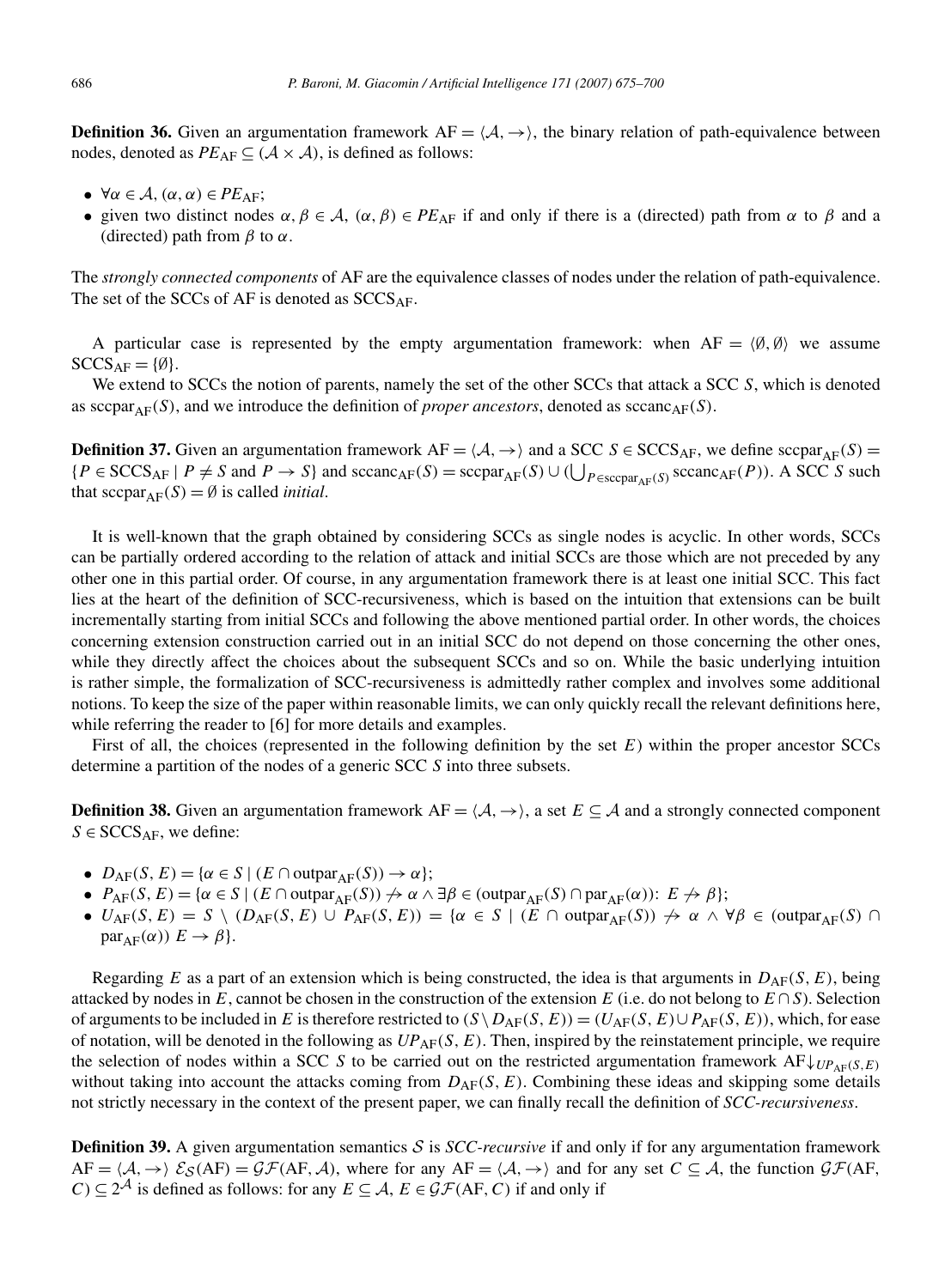- in case  $|SCCS_{AF}| = 1, E \in \mathcal{BF}_{\mathcal{S}}(AF, C),$
- otherwise,  $\forall S \in \text{SCCS}_{\text{AF}} (E \cap S) \in \mathcal{GF}(\text{AF}\downarrow_{UP_{\text{AF}}(S,E)}, U_{\text{AF}}(S,E) \cap C)$ ,

where  $B\mathcal{F}_{\mathcal{S}}(AF, C)$  is a function, called *base function*, that, given an argumentation framework AF =  $\langle A, \rightarrow \rangle$  such that  $|SCCS_{AF}| = 1$  and a set  $C \subseteq A$ , gives a subset of  $2^A$ .

All SCC-recursive semantics "share" this general scheme and only differ by the specific base function adopted. It has been shown in [6] that all semantics encompassed by Dung's framework are SCC-recursive and the relevant base functions have been identified. Moreover, defining and experimenting new SCC-recursive semantics is quite easy since it simply amounts to defining a base function operating on single-SCC argumentation frameworks. As shown in [6], the base function has only to respect two very simple conditions in order to ensure that the resulting extensions satisfy the requirements of being conflict-free and of being a superset of the grounded extension.

Four original SCC-recursive semantics have been defined in [6]. In particular, the SCC-recursive semantics called *CF*2 [2,6] can be regarded as the most promising, since it has been shown to provide an interesting behavior in several critical examples. Its definition relies on a very simple base function:  $\mathcal{BF}_{CF2}(AF, C) = \mathcal{MCF}_{AF}$ , where  $\mathcal{MCF}_{AF}$ denotes the set made up of all the maximal conflict-free sets of AF (note that the parameter *C* plays no role at all in this case). We recall here an important result to be used in the following.

**Lemma 40.** *(See Lemma 2 of [3].) For any argumentation framework*  $AF = \langle A, \rightarrow \rangle$   $\mathcal{E}_{CF2}(AF) \subseteq \mathcal{MCF}_{AF}$ *.* 

In words, for a generic argumentation framework AF any extension prescribed by *CF*2 semantics is a maximal conflict-free set of AF (but not vice versa).

### *5.3. Semi-stable semantics*

Semi-stable semantics [9], denoted in the following as  $SST$ , aims at guaranteeing the existence of extensions in any case (differently from stable semantics) while coinciding with stable semantics (differently from preferred semantics) when stable extensions exist. The definition of extensions satisfying these desiderata is ingeniously simple.

**Definition 41.** Given an argumentation framework  $AF = \langle A, \rightarrow \rangle$  a set  $E \subseteq A$  is a semi-stable extension if and only if *E* is a complete extension such that  $E \cup$  outchild<sub>AF</sub>(*E*) is maximal with respect to set inclusion.

#### *5.4. Ideal semantics*

Ideal semantics [15] provides an alternative unique-status approach which is less skeptical than grounded semantics, i.e. for any argumentation framework the (unique) ideal extension is a (sometimes strict) superset of the grounded extension. Also in this case the definition is quite simple.

**Definition 42.** Given an argumentation framework  $AF = \langle A, \rightarrow \rangle$  a set  $E \subseteq A$  is ideal if and only if *E* is admissible and  $\forall P \in \mathcal{E}_{PR}(AF) \ E \subseteq P$ . The ideal extension is the maximal (with respect to set inclusion) ideal set.

We will use the symbol  $\mathcal{ID}$  to refer to the ideal semantics, and the ideal extension of an argumentation framework AF will be denoted as *ID(*AF*)*.

## *5.5. Prudent semantics*

Prudent semantics [12,13] emphasizes the role of indirect attacks.

**Definition 43.** Given an argumentation framework  $AF = \langle A, \rightarrow \rangle$ , an argument  $\alpha$  indirectly attacks another argument *β*, denoted as  $\alpha \rightarrow \beta$ , if there is an odd-length path from  $\alpha$  to *β* in the defeat graph corresponding to AF. A set *S* is without indirect conflicts, denoted as *icf*(*S*), if and only if  $\neq \alpha$ ,  $\beta \in S$ :  $\alpha \hookrightarrow \beta$ .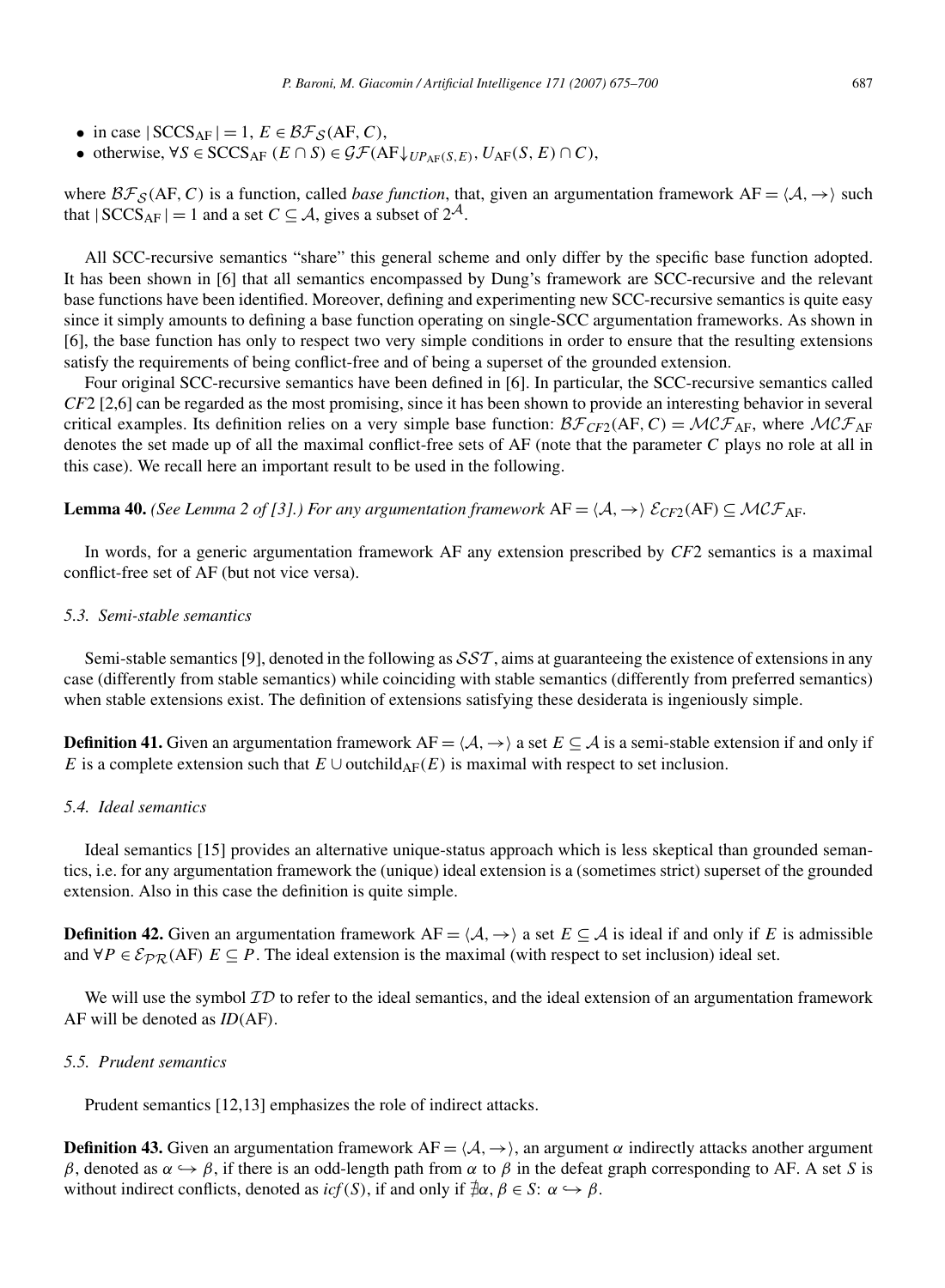Forbidding indirect attacks leads to the definition of p(rudent)-admissible sets.

**Definition 44.** Given an argumentation framework  $AF = \langle A, \rightarrow \rangle$ , a set of arguments  $S \subseteq A$  is p(rudent)-admissible if and only if  $\forall \alpha \in S \alpha$  is acceptable with respect to *S* and *icf*(*S*).

On this basis, the prudent version of several traditional notions of extensions (and of the relevant semantics) has been defined.

**Definition 45.** Given an argumentation framework  $AF = \langle A, \rightarrow \rangle$ , a set of arguments  $S \subseteq A$  is:

- a preferred p-extension if and only if *S* is a maximal (with respect to set inclusion) p-admissible set;
- a stable p-extension if and only if  $icf(S)$  and  $\forall \alpha \in (\mathcal{A} \setminus S)$   $S \to \alpha$ ;
- a complete p-extension if and only if *S* is p-admissible and there is no argument  $\alpha \notin S$  such that  $\alpha$  is acceptable with respect to *S* and  $icf(S \cup \{\alpha\})$ .

As to the prudent version of grounded semantics, first the notion of p(rudent)-characteristic function is needed.

**Definition 46.** Given an argumentation framework  $AF = \langle A, \rightarrow \rangle$ ,  $F_{AF}^p : 2^A \rightarrow 2^A$ , called *p-characteristic function* of AF, is defined as follows: given a set  $S \subseteq A$ ,  $F_{AF}^p(S) = \{ \alpha \in A \mid \alpha \text{ is acceptable with respect to } S \text{ and } icf(S \cup \{ \alpha \}) \}.$ 

In general  $F_{AF}^p$  is not monotonic with respect to set inclusion, one can rely however on the fact that the sequence  $F_{AF}^{p,i}(\emptyset)$ ,  $i \in \mathbb{N}$ , is monotonic, where  $F_{AF}^{p,1}(S) = F_{AF}^p(S)$ , and  $F_{AF}^{p,i}(S) = F_{AF}^p(F_{AF}^{p,i-1}(S))$ ,  $i > 1$ . Accordingly, the following definition is given in [12].

**Definition 47.** Given an argumentation framework  $AF = \langle A, \rightarrow \rangle$ , let *j* be the lowest integer such that the sequence  $F_{AF}^{p,i}(\emptyset)$  is stationary for  $i \geq j$ . Then  $F_{AF}^{p,j}(\emptyset)$  is the grounded p-extension of AF, denoted as GPE(AF).

The prudent versions of grounded, complete, preferred and stable semantics will be denoted as  $\mathcal{GRP}, \mathcal{COP}, \mathcal{PRP}$ and  $STP$ , respectively.

## **6. Evaluating semantics**

In this section we discuss the application of the evaluation criteria presented in Section 3 and of the adequacy criteria introduced in Sections 4.3 and 4.4 to the semantics reviewed in Section 5. A synthetic view of the results is given in Table 1 (for criteria defined in Section 3) and Table 2 (for adequacy criteria).

## *6.1.* I*-maximality*

As mentioned in Section 3.1, the I-maximality criterion is necessarily satisfied by any unique-status semantics, therefore in particular by grounded, ideal and grounded prudent semantics. The definition of preferred and preferred

Table 1 Satisfaction of non-skepticism-related criteria by argumentation semantics

|                                   | GR  | CО  | ST  | $\mathcal{PR}$ | CF2 | <i>SST</i> | ID  | GRP | COP | STP | PRF |
|-----------------------------------|-----|-----|-----|----------------|-----|------------|-----|-----|-----|-----|-----|
| I-maximality (Def. 9)             | Yes | No  | Yes | Yes            | Yes | Yes        | Yes | Yes | No  | Yes | Yes |
| Admissibility (Def. 12)           | Yes | Yes | Yes | Yes            | No  | Yes        | Yes | Yes | Yes | Yes | Yes |
| Strong adm. (Def. 14)             | Yes | No  | No  | No             | No  | No         | No  | Yes | No  | No  | No  |
| Reinstatement (Def. 15)           | Yes | Yes | Yes | Yes            | No  | Yes        | Yes | No  | No  | Yes | No  |
| Weak reinst. (Def. 16)            | Yes | Yes | Yes | Yes            | Yes | Yes        | Yes | No  | No  | Yes | No  |
| $\mathcal{CF}$ -reinst. (Def. 17) | Yes | Yes | Yes | Yes            | Yes | Yes        | Yes | No  | No  | Yes | No  |
| Directionality (Def. 19)          | Yes | Yes | No  | Yes            | Yes | No         | Yes | Yes | No  | No  | No  |
|                                   |     |     |     |                |     |            |     |     |     |     |     |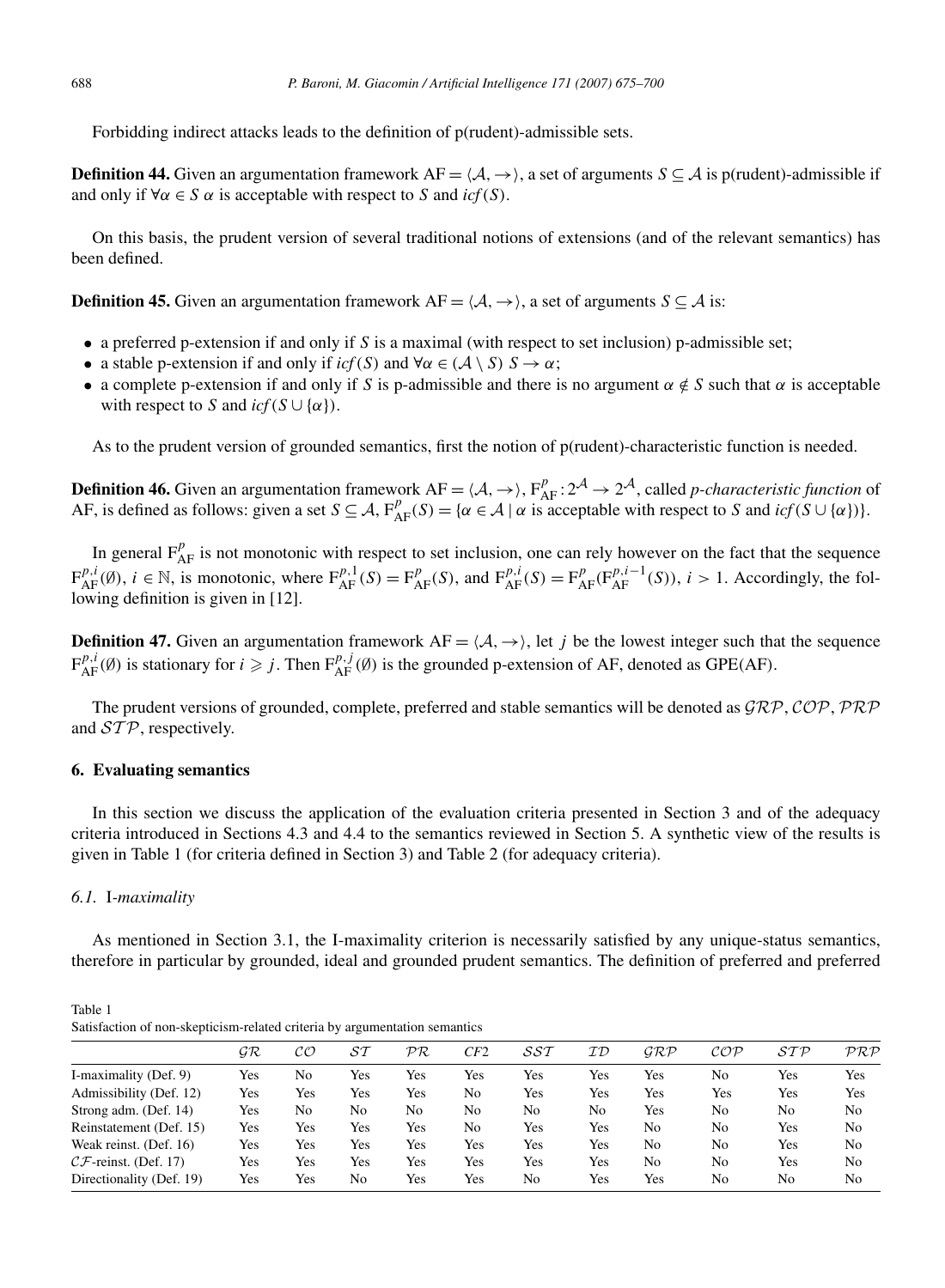Table 2 Satisfaction of adequacy criteria by argumentation semantics

|                                             | GR  | CО             | ST  | PR  | CF2 | $\mathcal{S}\mathcal{S}\mathcal{T}$ | ID  | GRP | $\mathcal{COP}$ | STP | PRP |
|---------------------------------------------|-----|----------------|-----|-----|-----|-------------------------------------|-----|-----|-----------------|-----|-----|
| $\leq$ <sup>E</sup> -sk. ad. (Defs. 21&28)  | Yes | Yes            | Yes | No  | Yes | No                                  | No  | No  | No              | No  | No  |
| $\leq^E_W$ -sk. ad. (Defs. 22&28)           | Yes | Yes            | Yes | No  | Yes | No                                  | No  | No  | No              | No  | No  |
| $\leq$ sk. ad. (Defs. 23&28)                | Yes | No             | No  | No  | No  | No                                  | No  | No  | No              | No  | No  |
| $\leq$ <sup>E</sup> -res. ad. (Defs. 21&30) | No  | N <sub>0</sub> | Yes | Yes | No  | Yes                                 | No  | Yes | No              | Yes | No  |
| $\leq^E_W$ -res. ad. (Defs. 22&30)          | No  | No             | Yes | Yes | No  | Yes                                 | No  | No  | No              | Yes | No  |
| $\leq_S^E$ -res. ad. (Defs. 23&30)          | No  | N <sub>0</sub> | Yes | Yes | No  | No                                  | No. | No  | No              | No  | No  |

prudent extensions explicitly requires maximality of sets, which obviously entails I-maximality. This extends to semistable semantics too, as it is proved in [9] that every semi-stable extension is also a preferred extension. Any stable (or stable prudent) extension *E* attacks any argument  $\alpha \notin E$ , therefore any strict superset of *E* is not conflict-free, again entailing I-maximality. As to *CF*2 semantics, Lemma 40 directly implies I-maximality. Finally, as already mentioned in Section 5.1, it is easy to see that the set of complete (and analogously complete prudent) extensions does not satisfy I-maximality in general.

#### *6.2. Admissibility and reinstatement*

Any complete extension satisfies, by Definition 33, the properties of admissibility (1) and reinstatement (3) (which in turn entails weak (4) and  $CF$  (5) reinstatement). As a consequence, any semantics whose extensions are complete extensions (grounded, preferred, stable, semi-stable, stable prudent) satisfies these properties as well.

The ideal extension satisfies admissibility directly by Definition 42. We prove now that it satisfies reinstatement (and therefore also its weaker versions).

**Proposition 48.** *For any argumentation framework*  $AF = \langle A, \rightarrow \rangle$ *, for any argument*  $\alpha$  *such that*  $\forall \beta \in \text{par}_{AF}(\alpha)$  $ID(AF) \rightarrow \beta$ *, it holds that*  $\alpha \in ID(AF)$ *.* 

**Proof.** Suppose by contradiction that  $\exists \alpha \notin ID(AF)$  such that  $\forall \beta \in par_{AF}(\alpha), ID(AF) \rightarrow \beta$ . Note that since *ID(AF)* is admissible and attacks all the defeaters of  $\alpha$  by Dung's fundamental lemma [14] it must be the case that *ID*(AF)  $\cup$  { $\alpha$ } is admissible. Then the absurd hypothesis may only hold if  $\alpha$  is not included in the intersection of the preferred extensions of AF, namely  $\exists E \in \mathcal{E}_{PR}(AF)$ :  $\alpha \notin E$ . However,  $\forall E \in \mathcal{E}_{PR}(AF)$   $E \cup {\alpha}$  is admissible by Dung's fundamental lemma, since *E* is admissible and *ID*(AF)  $\subseteq$  *E*, thus  $\forall \beta \in \text{par}_{AF}(\alpha)$   $E \rightarrow \beta$ . This contradicts the fact that *E*, being a preferred extension, is a maximal admissible set.  $\Box$ 

While the semantics examined so far satisfy admissibility and all forms of reinstatement at the same time, this is not the case for the remaining semantics. Let us consider admissibility first. Preferred prudent and complete prudent semantics satisfy admissibility (which is implied by p-admissibility) by Definition 45. The grounded prudent semantics satisfies it too, since it also satisfies strong admissibility, as it will be seen later. On the other hand, *CF*2 semantics does not satisfy admissibility, as it can be seen by considering the argumentation framework shown in Fig. 1, which consists of a single strongly connected component. Then  $\mathcal{E}_{CF2}(AF) = \mathcal{BF}_{CF2}(AF, \mathcal{A}) = \mathcal{MCF}_{AF} = \{\{\alpha\}, \{\beta\}, \{\gamma\}\}\$ : clearly, none of these extensions is an admissible set.

Turning to reinstatement, a single example, taken from [13], rules it out (even in weaker forms) for the prudent versions of complete, grounded and preferred semantics. Considering Fig. 2, we have that:

- { $\alpha, \epsilon$ } is a preferred p-extension as it is maximal p-admissible ( $\delta$  cannot be included as it indirectly conflicts with *α*);
- $\{\alpha, \epsilon\}$  is also a complete p-extension for the same reason;
- { $\delta$ ,  $\epsilon$ } is the grounded p-extension, in fact  $F_{AF}^p(\emptyset) = {\delta, \epsilon} = F_{AF}^{p,i}(\emptyset)$  for any *i* since, in particular,  $\alpha$  cannot be added as it indirectly conflicts with *δ*.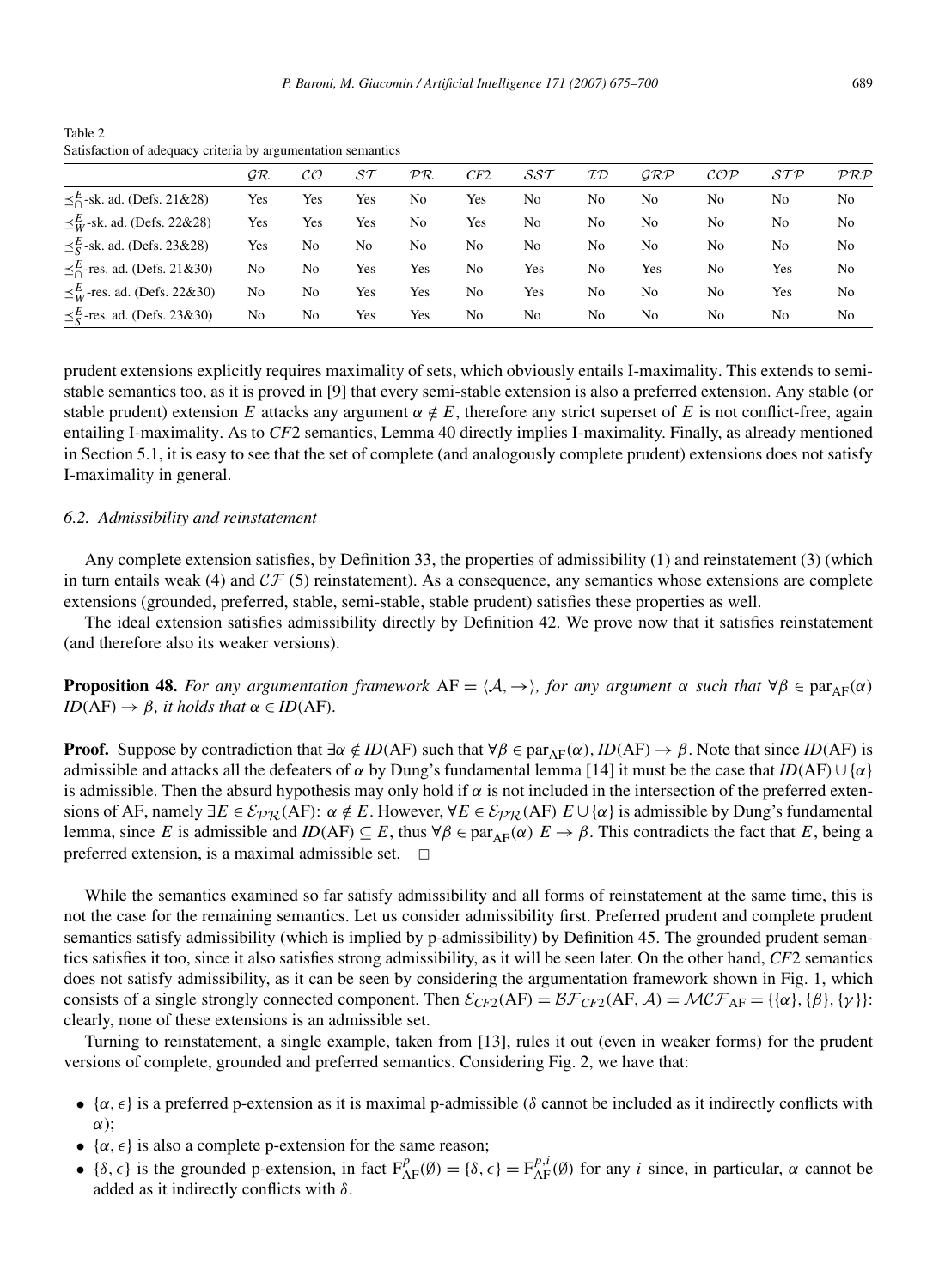

Fig. 2. Direct and indirect attacks.

Then it is evident that an initial argument (in this case *δ*) is not included in a preferred (and complete) prudent extension: this is incompatible with any form of reinstatement. The grounded prudent extension necessarily includes the initial nodes, but in this example it excludes the argument *α* which is strongly defended by the extension itself and is not in (direct) conflict with it. Therefore also in this case no form of reinstatement is satisfied.

Turning to *CF*2 semantics, the already mentioned example of Fig. 1 also shows that reinstatement is violated. Considering for instance the extension  $\{\alpha\}$  we have that all the defeaters of  $\gamma$  (actually  $\beta$ ) are attacked by the extension, however *γ* does not belong to the extension. On the other hand, *CF*2 semantics satisfies both weaker forms of reinstatement. As to CF-reinstatement, by Lemma 40 it is easy to see that *CF*2 semantics satisfies condition (5) since any extension satisfies the stronger condition  $cf(E \cup \{\alpha\}) \Rightarrow \alpha \in E$ . As to weak reinstatement, it is known [6] that  $∀E ∈ E<sub>CF2</sub>(AF) GE(AF) ⊆ E$ : then (4) follows from Proposition 50(b).

To conclude this section, let us turn to strong admissibility, i.e. condition (2). It is easy to see that this condition holds for grounded semantics.

**Proposition 49.** *Given an argumentation framework*  $AF = \langle A, \rightarrow \rangle$ ,  $\forall \alpha \in \text{GE}(AF)$  *sd*( $\alpha$ , GE(AF))*.* 

**Proof.** It is known [14] that, for any finite AF,  $GE(AF) = \bigcup_{i \geq 1} F_{AF}^i(\emptyset)$ , where  $F_{AF}^1(\emptyset) = F_{AF}(\emptyset)$  and  $F_{AF}^i(\emptyset) =$  $F_{AF}(F_{AF}^{i-1}(\emptyset))$ . We prove the claim by induction on the sets  $F_{AF}^{i}(S)$ . First, any argument  $\alpha$  belonging to  $F_{AF}^{1}(\emptyset)$  = FAF*(*∅*)* (actually, the initial arguments of the defeat graph) is strongly defended by any set, thus in particular by  $F_{AF}^1(\emptyset)$  and GE(AF). Now, assume inductively that  $\forall \alpha \in F_{AF}^{i-1}(\emptyset)$  *sd*( $\alpha, F_{AF}^{i-1}(\emptyset)$ ) (and therefore  $\forall \alpha \in$  $F_{AF}^{i-1}(\emptyset)$   $sd(\alpha, GE(AF))$ ). Then  $\forall \beta \in (F_{AF}^i(\emptyset) \setminus F_{AF}^{i-1}(\emptyset))$   $\beta$  is acceptable with respect to  $F_{AF}^{i-1}(\emptyset)$ , and since  $\forall \alpha \in$  $F_{AF}^{i-1}(\emptyset)$   $sd(\alpha, F_{AF}^{i-1}(\emptyset))$  then  $sd(\beta, F_{AF}^{i-1}(\emptyset))$  holds, entailing  $sd(\beta, F_{AF}^{i}(\emptyset))$  and  $sd(\beta, GE(AF))$ .  $\Box$ 

It is also interesting to note that this notion, in combination with the dual property of weak reinstatement (4) can be used for a defense-based characterization of the grounded semantics, which, as to our knowledge, has not been previously provided in the literature. First, Proposition 50 shows that, for a given semantics  $S$ , satisfying condition (4) is equivalent to the property of *agreement* with grounded semantics, i.e. for any argumentation framework AF and  $∀E ∈ E<sub>S</sub>(AF) GE(AF) ⊆ E.$ 

**Proposition 50.** *Given an argumentation framework*  $AF = \langle A, \rightarrow \rangle$  *and a set*  $E \subseteq A$ *, E satisfies condition* (4) *if and only if*  $GE(AF) ⊆ E$ *.* 

#### **Proof.** (a)  $(4) \Rightarrow$  GE(AF)  $\subseteq$  *E*.

By the proof of Proposition 49, we have that  $GE(AF) = \bigcup_{i \geq 1} F_{AF}^i(\emptyset)$ , and  $\forall i, \forall \beta \in (F_{AF}^i(\emptyset) \setminus F_{AF}^{i-1}(\emptyset))$  $sd(\beta, F_{AF}^{i-1}(\emptyset))$ . First, any argument  $\alpha \in F_{AF}^1(\emptyset)$  is initial, thus it is strongly defended by any set and necessarily belongs to *E* according to condition (4). Now, assume inductively that  $F_{AF}^{i-1}(\emptyset) \subseteq E$ . Since  $\forall \beta \in (F_{AF}^{i}(\emptyset) \setminus F_{AF}^{i-1}(\emptyset))$  $sd(\beta, F_{AF}^{i-1}(\emptyset))$  and  $F_{AF}^{i-1}(\emptyset) \subseteq E$ , we have that  $sd(\beta, E)$ , which by (4) implies  $\beta \in E$ . Then the conclusion follows.  $(E)$   $\overline{GE}(AF) \subseteq E \implies (4)$ .

We prove that assuming  $\exists \alpha \notin \text{GE}(AF)$ :  $sd(\alpha, E)$  yields a contradiction, which entails the desired conclusion since  $GE(AF) \subseteq E$ . By assumption,  $\forall \beta \in \text{par}_{AF}(\alpha)$ ,  $\exists \gamma \in E \setminus \{\alpha\}: \gamma \to \beta \land sd(\gamma, E \setminus \{\alpha\})$ . Since  $GE(AF)$  is a complete extension, it must be the case that one of such  $\gamma$  exists with  $\gamma \notin \text{GE}(AF)$ , otherwise  $\alpha \in \text{GE}(AF)$ . Thus, in particular  $\exists \gamma \notin \text{GE}(AF): sd(\gamma, E \setminus \{\alpha\})$ , where  $\text{GE}(AF) \subseteq (E \setminus \{\alpha\})$ . Now, iterating the same kind of reasoning on  $\gamma$  we are led to consider an argument  $\gamma' \in E \setminus \{\alpha, \gamma\}$ :  $sd(\gamma', E \setminus \{\alpha, \gamma\}) \wedge \gamma' \notin \text{GE(AF)}$ . This in turn leads to consider an argument  $\gamma'' \in E \setminus {\alpha, \gamma, \gamma'}$ :  $sd(\gamma'', E \setminus {\alpha, \gamma, \gamma'}) \wedge \gamma'' \notin GE(AF)$ , and so on. In summary we are led to consider an infinite sequence of distinct arguments within  $E$ , which is impossible due to the finiteness of  $\mathcal{A}$ .  $\Box$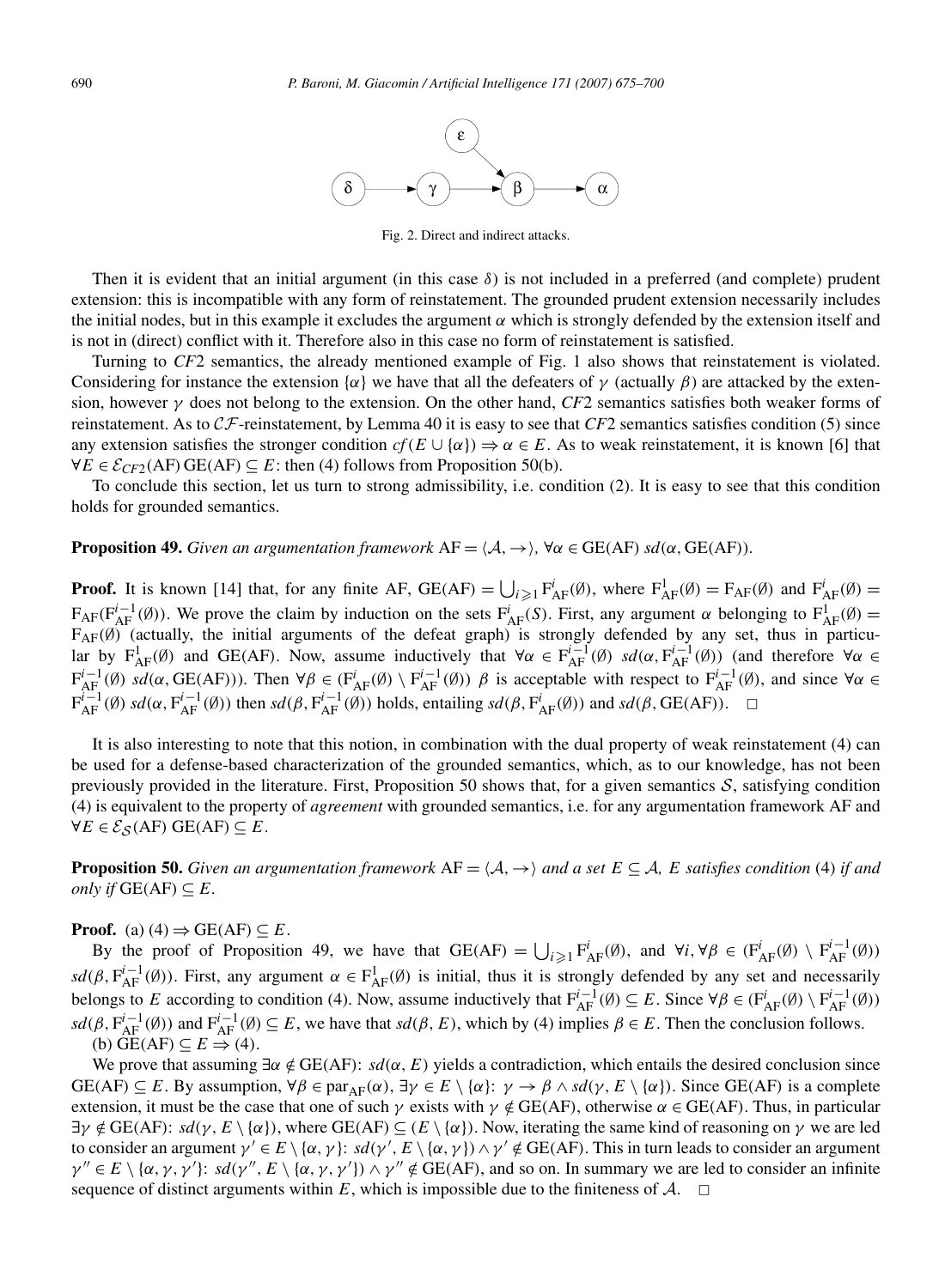

Fig. 3. A case where  $ID(AF) \supsetneq$  GE(AF).

On the other hand, condition (2) implies that an extension *E* is included in the grounded extension.

**Proposition 51.** *Given an argumentation framework*  $AF = \langle A, \rightarrow \rangle$  *and a set*  $E \subseteq A$ *, if*  $E$  *satisfies condition* (2) *then*  $E \subseteq$  GE(AF).

**Proof.** We prove that assuming  $\exists \alpha \notin \text{GE}(AF)$ :  $sd(\alpha, E)$  yields a contradiction, which by condition (2) entails the conclusion  $E \subseteq \text{GE}(AF)$ . Note first that, by assumption,  $\exists \beta \in \mathcal{A}: \beta \to \alpha$ , since initial nodes belong to GE(AF). Then, according to (2), for any such  $\beta$  there must be an argument  $\gamma \in E \setminus {\alpha}$ :  $\gamma \to \beta \land sd(\gamma, E \setminus {\alpha})$ . As in the proof of Proposition 50(b), it must be the case that for at least one of these *γ* , *γ /*∈ GE*(*AF*)*, and we are led to consider an infinite sequence of distinct arguments within  $E$ , which is impossible.  $\Box$ 

Propositions above show that the conjunction of weak reinstatement and strong admissibility provides a characterization of grounded semantics. In particular, any semantics whose extensions are not included in the grounded extension can not satisfy strong admissibility. For instance, considering the simple example of mutual attack (often called Nixon diamond) corresponding to the argumentation framework  $AF = \langle \{\alpha, \beta\}, \{\alpha, \beta\}, (\beta, \alpha)\}\rangle$ , any multiplestatus semantics S such that  $\mathcal{E}_{\mathcal{S}}(AF) \supseteq {\alpha}$ ,  ${\beta}$  violates condition (2). This immediately rules out complete, stable, preferred, *CF*2, semi-stable, complete prudent, stable prudent and preferred prudent semantics. Also ideal semantics does not satisfy (2) since there are cases where  $GE(AF) \subseteq ID(AF)$ . For instance, in the example of Fig. 3  $\mathcal{E}_{PR}(AF) = \{\{\alpha, \delta\}, \{\beta, \delta\}\}\$ , then  $ID(AF) = \{\delta\}$  which is admissible and included in both preferred extensions. However,  $GE(AF) = \emptyset$ .

Finally, it can be shown (proof is omitted) that the grounded prudent extension GPE*(*AF*)* satisfies strong admissibility.

**Proposition 52.** *Given an argumentation framework*  $AF = \langle A, \rightarrow \rangle$ ,  $\forall \alpha \in GPE(AF)$  *sd*( $\alpha$ ,  $GPE(AF)$ *).* 

#### *6.3. Directionality*

To begin our analysis, we prove that the directionality criterion is satisfied by all SCC-recursive semantics such that for any argumentation framework the existence of extensions is guaranteed. This covers the cases of grounded, complete, and preferred semantics, whose SCC-recursiveness has been proved in [6], and of *CF*2 semantics, which, as recalled in Section 5.2, is directly defined in SCC-recursive terms. Two preliminary lemmata, whose easy proof is omitted, are required.

**Lemma 53.** *Given an argumentation framework*  $AF = \langle A, \rightarrow \rangle$  *and a set*  $U \in \mathcal{US}(AF)$ *,*  $\forall S \in \text{SCCS}_{AF}$ *:*  $(S \cap U) \neq \emptyset$ *,*  $S \subseteq U$ *. Then* ∃ $Q \subseteq \text{SCCS}_{\text{AF}}$ :  $U = \bigcup_{S \in Q} S$ *.* 

**Lemma 54.** *Given an argumentation framework*  $AF = \langle A, \rightarrow \rangle$ ,  $\forall U \in \mathcal{US}(AF)$   $\forall S \in SCCS_{AF}$ ,  $S \subseteq U \Rightarrow$  $(\bigcup_{S' \in \text{sccanc}_{\text{AF}}(S)} S') \subseteq U$ .

**Proposition 55.** Any SCC-recursive semantics S such that  $\forall AF = \langle A, \rightarrow \rangle \forall C \subseteq AB\mathcal{F}_S(AF, C) \neq \emptyset$ , satisfies the *directionality criterion.*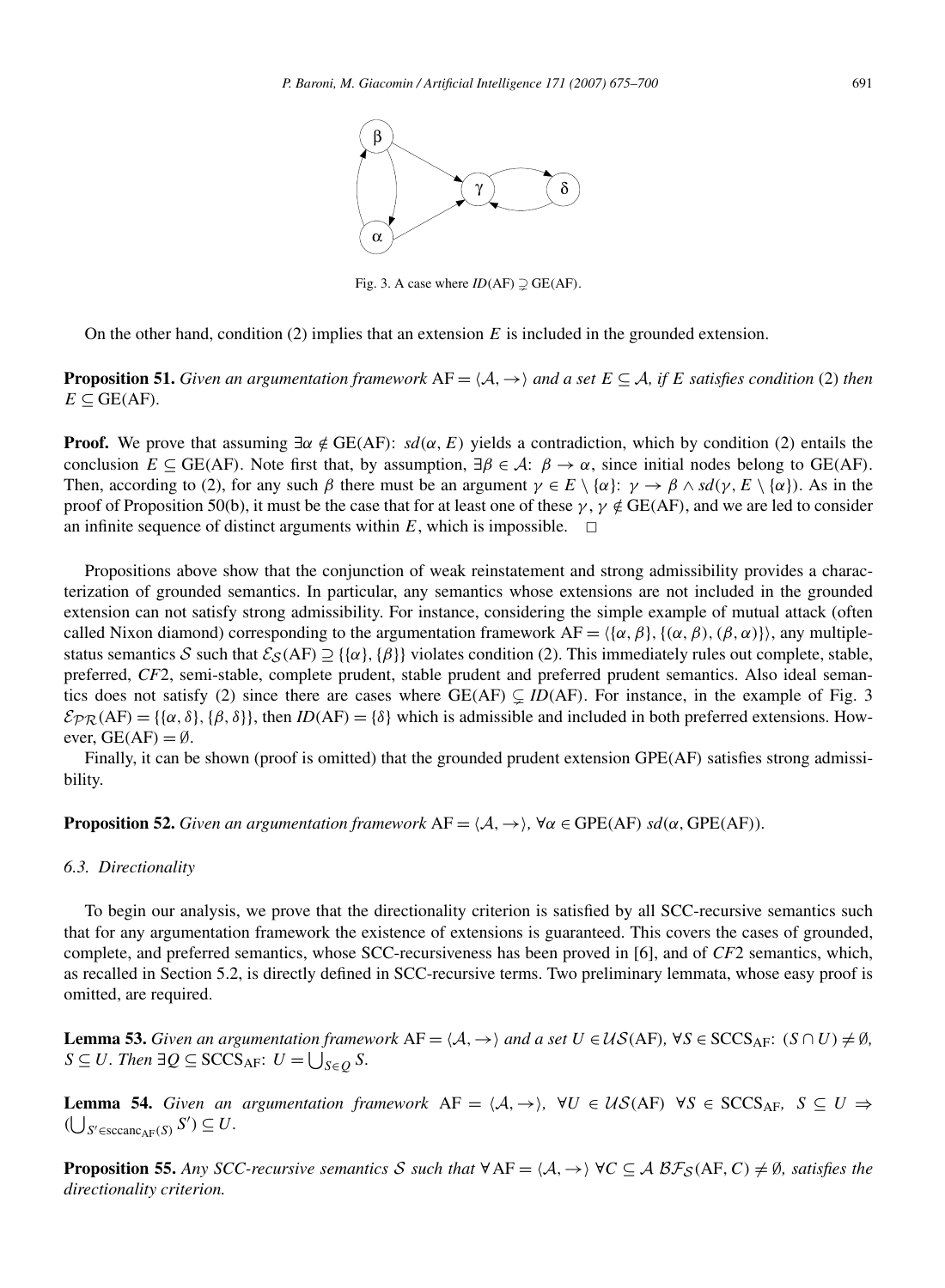

Fig. 4. Stable semantics does not satisfy directionality.

**Proof.** By Definition 39 it holds that for any argumentation framework  $AF = \langle A, \rightarrow \rangle$ :

$$
\mathcal{E}_{\mathcal{S}}(AF) = \{ E \subseteq \mathcal{A} : \forall S \in \text{SCCS}_{AF}(E \cap S) \in \mathcal{GF}(AF \downarrow_{UP_{AF}(S,E)}, U_{AF}(S,E)) \}
$$
(15)

Considering a generic unattacked set  $U \in \mathcal{US}(AF)$ , from Lemma 53 we know that  $\exists Q \subseteq \text{SCCS}_{AF}: U = \bigcup_{S \in Q} S$ and from Lemma 54 that  $\forall S \in Q$  sccanc<sub>AF</sub>(S)  $\subseteq Q$ . It follows that  $SCCS_{AF\downarrow U} = Q$ . Then  $\mathcal{E}_{S}(AF\downarrow U) = \{E \subseteq$  $U: \forall S \in Q \ (E \cap S) \in \mathcal{GF}((\mathbf{AF}\downarrow_U)\downarrow_{UP_{\mathbf{AF}\downarrow_U}(S,E)}, U_{\mathbf{AF}\downarrow_U}(S,E))\} = \{E \subseteq U: \forall S \in Q \ (E \cap S) \in \mathcal{GF}(\mathbf{AF}\downarrow_{UP_{\mathbf{AF}\downarrow_U}(S,E)}, E) \}$  $U_{\text{AF}\downarrow U}(S, E)$ }. Now, since  $\forall S \in Q$  sccanc<sub>AF</sub> $(S) \subseteq Q$ , it is easy to see that  $\forall E \subseteq U, \forall S \in Q$ , the following equalities hold since the restriction to *U* does not introduce any difference with respect to the whole AF as far as the relevant sets are concerned:  $UP_{AF\downarrow U}(S, E) = UP_{AF}(S, E)$  and  $U_{AF\downarrow U}(S, E) = U_{AF}(S, E)$ . Then

$$
\mathcal{E}_{\mathcal{S}}(AF\downarrow_U) = \{ E \subseteq U : \forall S \in Q \ (E \cap S) \in \mathcal{GF}(AF\downarrow_{UP_{AF}(S,E)}, U_{AF}(S,E)) \}
$$
(16)

According to Definition 19, we have now to show that  $\mathcal{A}\mathcal{E}_{\mathcal{S}}(AF, U) = \mathcal{E}_{\mathcal{S}}(AF\downarrow_U)$ , where  $\mathcal{A}\mathcal{E}_{\mathcal{S}}(AF, U) = \{E \cap E\}$ *U*:  $E \in \mathcal{E}_{\mathcal{S}}(AF)$ }. If  $E \in \mathcal{E}_{\mathcal{S}}(AF)$  then from (15) and taking into account that  $\forall S \in \mathcal{Q}$  *UP*<sub>AF</sub>*(S, E)* and *U<sub>AF</sub>(S, E)* only depend on  $E \cap U$  rather than  $E$ , it is easy to derive that  $\forall S \in Q$  ( $(E \cap U) \cap S$ )  $\in \mathcal{GF}(AF \downarrow_{UP_{AF}(S, E \cap U)}, U_{AF}(S, E \cap U))$ , which, using (16), yields  $(E \cap U) \in \mathcal{E}_{\mathcal{S}}(AF \downarrow_U)$ . On the other hand, if  $E' \in \mathcal{E}_{\mathcal{S}}(AF \downarrow_U)$  then by (16) it satisfies condition (15) as far as any strongly connected component *S*  $\in$  *Q* is concerned. Then we have to show that  $\exists E^*$ such that  $(E^* \cap U) = E'$  with  $E^*$  satisfying the definition of SCC-recursiveness also for any  $S' \in (SCCS_{AF} \setminus Q)$ . But since  $\forall AF = \langle A, \rightarrow \rangle \forall C \subseteq A$ ,  $\beta \mathcal{F}_S(AF, C)$  is defined, it is clearly possible to construct such a set  $E^*$  (in general, more than one exist) by applying Definition 39 to the strongly connected components not included in *Q* following the (partial) order induced among them by the attack relation (note that by Lemma 54 no strongly connected component in *(SCCS<sub>AF</sub>*  $\setminus$ *Q)* can precede any strongly connected component in *Q* in this order).  $\Box$ 

Stable semantics, while being SCC-recursive [6], does not satisfy the hypothesis of Proposition 55. In fact, it does not satisfy the directionality criterion as it can be seen considering Fig. 4, where  $\mathcal{E}_{ST}(AF) = \{\{\beta\}\}\$ and therefore  $\mathcal{A}\mathcal{E}_{ST}(\text{AF}, \{\alpha, \beta\}) = \{\{\beta\}\}\$ , while  $\mathcal{E}_{ST}(\text{AF}\downarrow_{\{\alpha, \beta\}}) = \{\{\alpha\}, \{\beta\}\}\$ . Since in this example both semi-stable and stable prudent semantics behave as stable semantics, neither of them satisfies directionality.

Recalling the argumentation framework of Fig. 2 and the fact that  $\{\alpha, \epsilon\}$  is both a preferred p- and complete pextension where the initial argument  $\delta$  is not included, we immediately see that directionality is satisfied neither by preferred prudent nor by complete prudent semantics. As to grounded prudent semantics, it is easy to see that it satisfies directionality as, according to Definition 47, the grounded p-extension can be conceived as the result of a constructive process starting from initial arguments, where inclusion of an argument only depends on its ancestors.

Finally, Proposition 58, which requires two preliminary lemmata whose proof is omitted, shows that the ideal semantics satisfies the directionality criterion.

**Lemma 56.** *Given an argumentation framework*  $AF = \langle A, \rightarrow \rangle$ ,  $\forall U \in \mathcal{US}(AF)$  *it holds that* 

- *for any*  $E \subseteq A$  *such that*  $E \in AS(AF)$ *,*  $E \cap U \in AS(AF\downarrow_{U})$ ;
- *for any*  $E \subseteq U$  *such that*  $E \in AS(AF\downarrow_{U})$ *,*  $E \in AS(AF)$ *.*

**Lemma 57.** Given an argumentation framework  $AF = \langle A, \rightarrow \rangle$ ,  $ID(AF) = \bigcup_{E \in \mathcal{AS}(AF): \forall P \in \mathcal{E}_{PR}(AF)E \subseteq P} E$ .

**Proposition 58.** *Ideal semantics satisfies the directionality criterion.*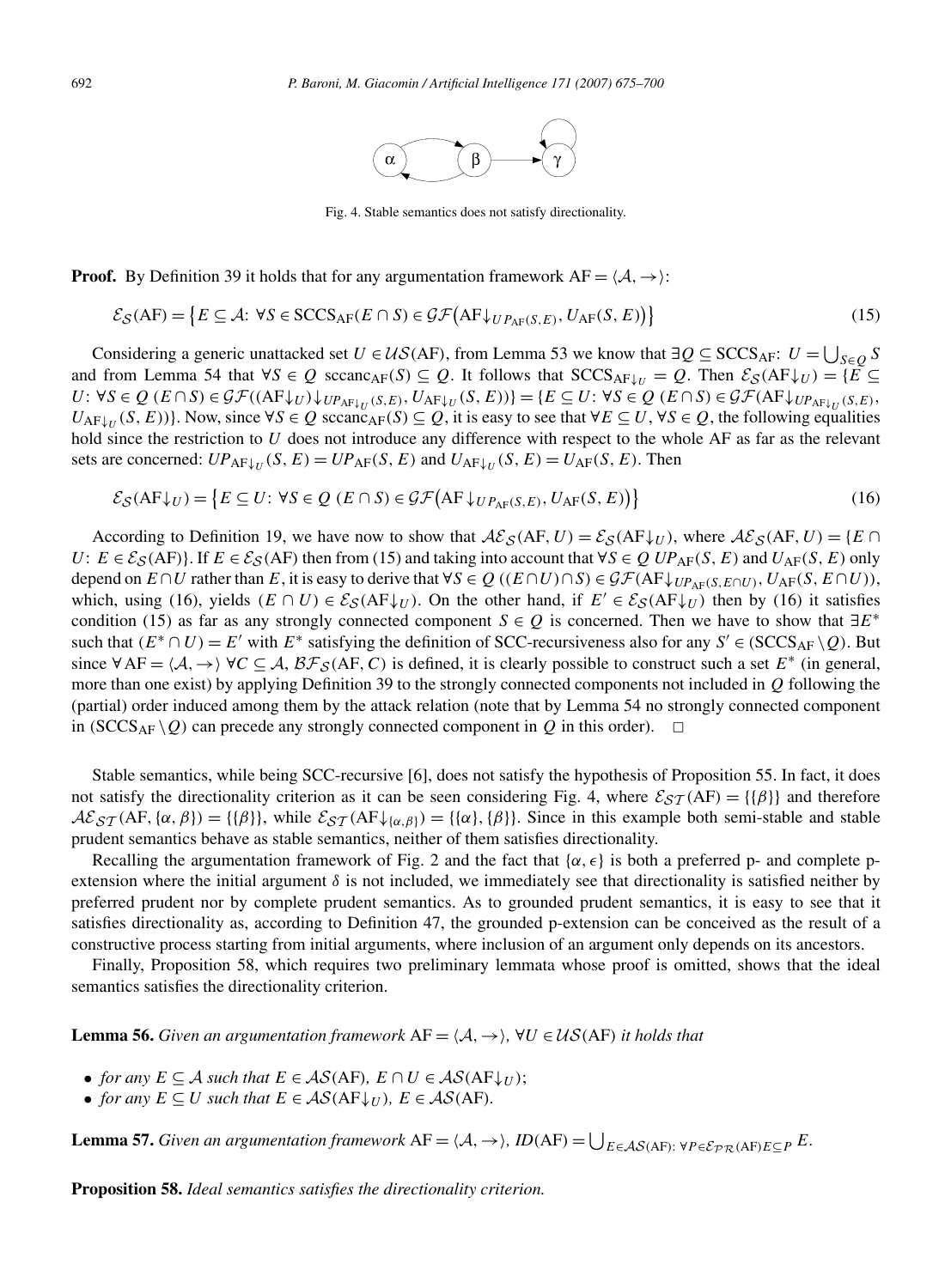**Proof.** We have to prove that for any argumentation framework AF and for any  $U \in \mathcal{US}(AF)$ , *ID*(AF)  $\cap U =$ *ID*( $AF\downarrow$ *U*). On the basis of Lemma 57, we have to show that

$$
\left(\bigcup_{E \in \mathcal{AS}(AF): \forall P \in \mathcal{E}_{PR}(AF) } E\right) \cap U = \bigcup_{E \in \mathcal{AS}(AF\downarrow U): \forall P \in \mathcal{E}_{PR}(AF\downarrow U) } E
$$

which is equivalent to

$$
\left(\bigcup_{E \in \mathcal{AS}(AF): \forall P \in \mathcal{E}_{PR}(AF)} E \cap U\right) = \bigcup_{E \in \mathcal{AS}(AF\downarrow_U): \forall P \in \mathcal{E}_{PR}(AF\downarrow_U)} E \subseteq E
$$

First, let us show that the set on the left-hand side of the last equality is a subset of the set on the right-hand side. By Lemma 56, if  $E \in AS(AF)$  then  $(E \cap U) \in AS(AF \downarrow_{U})$ . Moreover,  $\forall P \in \mathcal{E}_{PR}(AF)$   $(E \cap U) \subseteq (P \cap U)$ . Since preferred semantics satisfies directionality we have that  $\{P \cap U \mid P \in \mathcal{E}_{PR}(AF)\} = \mathcal{E}_{PR}(AF \downarrow_U)$ , from which it follows that  $∀P ∈ E_{PR}(AF↓U)$  ( $E ∩ U$ ) ⊆  $P$ . To see that, vice versa, the set on the right-hand side of the equality is a subset of the set on the left-hand side, recall that by Lemma 56 if  $E \in AS(AF\downarrow_U)$  then *E* is also admissible in AF. Exploiting again the directionality of preferred semantics it is finally easy to see that  $\forall P \in \mathcal{E}_{PR}(AF\downarrow_U)$   $E \subseteq P$ implies also that  $\forall P \in \mathcal{E}_{PR}(AF) \ E \subseteq P$ .  $\Box$ 

#### *6.4. Skepticism adequacy*

In Section 4.3 three skepticism adequacy properties, ordered by implication, have been defined. First let us show that grounded semantics satisfies all of them (note that we refer to the equivalent condition stated in Proposition 29, as we will do also in some of the following proofs).

**Lemma 59.** *Let us consider an argumentation framework*  $AF = \langle A, \rightarrow \rangle$  *with two arguments*  $\alpha, \beta \in A$  *such that*  $\alpha \rightarrow$ *β. For any two sets of arguments*  $A^*$  *and*  $A$  *such that*  $A^* \subseteq A$  *and*  $A$  *is admissible in*  $AF$ ,  $F_{AF} \rightleftharpoons (a, \beta) (A^*) \subseteq F_{AF}(A)$ *.* 

**Proof.** Considering a generic  $\gamma \in F_{AF^{\text{cl}}(\alpha,\beta)}(A^*)$ , we have to prove that  $\gamma \in F_{AF}(A)$ , i.e. that  $\gamma$  is acceptable with respect to A in AF. To this purpose, let us consider a generic argument  $\delta \in par_{AF}(\gamma)$ , and let us prove that  $A \to \delta$  in AF. By definition of  $AF^{\rightleftarrows(\alpha,\beta)}$ , it is easy to see that  $\delta \in par_{AF^{\rightleftarrows(\alpha,\beta)}(\gamma)}$ , and since  $\gamma \in F_{AF^{\rightleftarrows(\alpha,\beta)}(A^*)}$  it must be the case that  $A^* \to \delta$  holds in  $AF^{\rightleftarrows(\alpha,\beta)}$ . Since  $A^* \subseteq A$ ,  $A \to \delta$  in  $AF^{\rightleftarrows(\alpha,\beta)}$ , i.e.  $\exists \epsilon \in A$ :  $\epsilon \to \delta$  in  $AF^{\rightleftarrows(\alpha,\beta)}$ . Now, we have two cases to consider. If it is not the case that  $\beta = \epsilon$  and  $\alpha = \delta$  then, by definition of  $AF^{\rightleftarrows(\alpha,\beta)}$ ,  $\epsilon \to \delta$  also in AF and the claim is proved. Otherwise,  $\beta = \epsilon$  and  $\alpha = \delta$ , then, by the hypothesis that  $\alpha \to \beta$  in AF it follows that  $\delta \to A$ in AF, which, by admissibility of *A*, entails that, also in this case,  $A \rightarrow \delta$  in AF.  $\Box$ 

**Proposition 60.** *Given an argumentation framework*  $AF = \langle A, \rightarrow \rangle$  *and two arguments*  $\alpha, \beta \in A$  *such that*  $\alpha \rightarrow \beta$ *, we have that*  $GE(AF^{\rightleftarrows(\alpha,\beta)}) \subseteq GE(AF)$ *.* 

**Proof.** Taking into account the definition of grounded extension, it is sufficient to prove that  $\forall i \geq 1$   $F^i_{AF^{i\rightleftharpoons(\alpha,\beta)}}(\emptyset) \subseteq$  $F_{AF}^i(\emptyset)$ . This can be easily proved by induction on *i*, taking into account Lemma 59 and the fact that  $\forall i \ge 1$   $F_{AF}^i(\emptyset)$  is admissible [14]. In particular, in the basis case Lemma 59 can be applied with  $A^* = A = \emptyset$  to prove that  $F_{AF} \equiv \alpha, \beta \in \Omega$  $F_{AF}(\emptyset)$ , while in the induction step it can be applied with  $A^* = F^i_{AF^{\rightleftarrows}(\alpha,\beta)}(\emptyset)$  and  $A = F^i_{AF}(\emptyset)$ , where  $A^* \subseteq A$  is inductively assumed, to prove that  $F_{AF^{\rightleftarrows(\alpha,\beta)}}^{i+1}(\emptyset) \subseteq F_{AF}^{i+1}(\emptyset)$ .  $\Box$ 

Since grounded semantics belongs to the unique-status approach, it is immediate to see that the result of Proposition 60 entails the satisfaction of all skepticism adequacy properties including its strongest form, based on  $\leq_S^E$ . On the other hand, it is easy to see that  $\leq_S^E$ -skepticism adequacy is in contrast with the behavior of most semantics in the simple case of mutually attacking arguments. In fact, letting  $AF_1 = \langle \{\alpha, \beta\}, \{\alpha, \beta\}\rangle$  and  $AF_2 = \{\{\alpha, \beta\}\}\rangle$  $AF_1^{\rightleftarrows(\alpha,\beta)} = \langle {\alpha, \beta} \rangle$ ,  ${\alpha, \beta}$ ,  ${\beta, (\alpha, \beta)}$ ,  ${\beta, \alpha}$ }, any multiple-status semantics S such that (as usual)  $\mathcal{E}_{\mathcal{S}}(AF_1) = {\alpha}$ } and  $\mathcal{E}_{\mathcal{S}}(AF_2) \supseteq {\{\alpha\}, \{\beta\}}$  does not satisfy  $\leq^E_{\mathcal{S}}$ -skepticism adequacy. This rules out all the remaining semantics except ideal and grounded prudent semantics, which however will be shown to fail to satisfy any form of skepticism adequacy.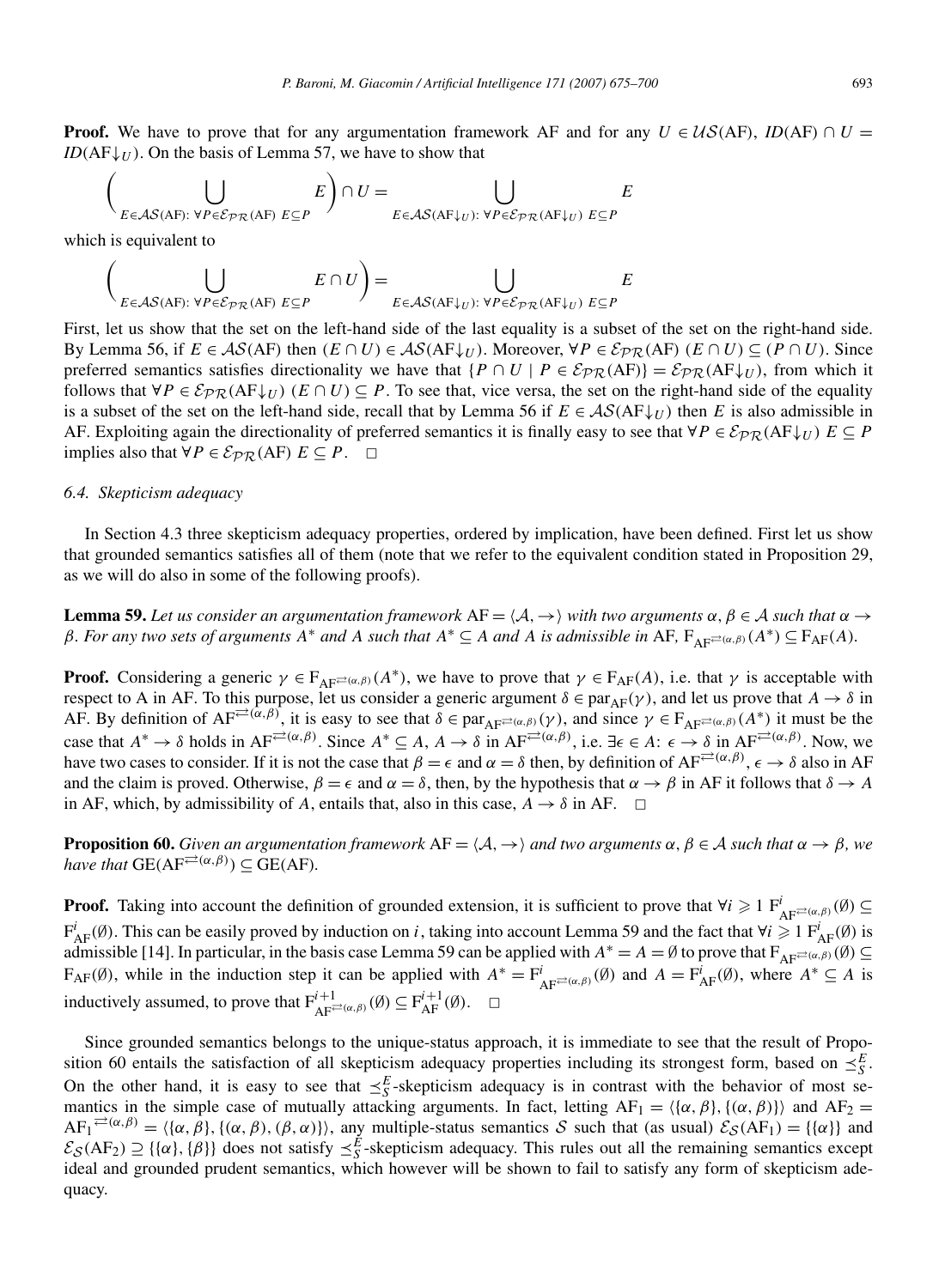

Fig. 5. Several semantics are not skepticism adequate.

 $\leq^E_W$ -skepticism adequacy (along with the implied weaker form  $\leq^E_\cap$ ) turns out to be a more reasonable requirement, which we now show to be satisfied by complete, stable and *CF2* semantics. Proposition 61 provides the result for complete semantics.

**Proposition 61.** *Given two argumentation frameworks*  $AF_1 = \langle A, \rightarrow_1 \rangle$  *and*  $AF_2 = \langle A, \rightarrow_2 \rangle$  *such that*  $AF_1 \preceq^A AF_2$ *,*  $\mathcal{E}_{\mathcal{CO}}(AF_1) \preceq_W^E \mathcal{E}_{\mathcal{CO}}(AF_2)$ *.* 

**Proof.** We have to show that  $\forall E_2 \in \mathcal{E}_{CO}(AF_2) \exists E_1 \in \mathcal{E}_{CO}(AF_1)$ :  $E_1 \subseteq E_2$ . The conclusion easily follows from the fact that, as well known, for any AF GE(AF)  $\in \mathcal{E}_{CO}(AF)$  and  $\forall E \in \mathcal{E}_{CO}(AF)$  GE(AF)  $\subseteq E$ . Moreover, from Proposition 60, we have that  $GE(AF_1) \subseteq GE(AF_2)$ . Then  $\forall E_2 \in \mathcal{E}_{\mathcal{CO}}(F_2) \exists E_1 = GE(AF_1) \in \mathcal{E}_{\mathcal{CO}}(F_1)$ :  $E_1 \subseteq$  $GE(AF_2) \subseteq E_2$ .  $\Box$ 

Turning to stable semantics, it is easy to see that it satisfies  $\leq^E_W$ -skepticism adequacy in all cases where stable extensions exist for both the argumentation frameworks considered in the comparison (otherwise, one (or both) of the terms of comparison is undefined and nothing can be said).

**Proposition 62.** *Given two argumentation frameworks*  $AF_1 = \langle A, \rightarrow_1 \rangle \in \mathcal{D}_{ST}$  *and*  $AF_2 = \langle A, \rightarrow_2 \rangle \in \mathcal{D}_{ST}$  *such that*  $AF_1 \leq^A AF_2$ ,  $\mathcal{E}_{ST}(AF_1) \leq^E_W \mathcal{E}_{ST}(AF_2)$ *.* 

**Proof.** We have to show that  $\forall E_2 \in \mathcal{E}_{ST}(AF_2) \exists E_1 \in \mathcal{E}_{ST}(AF_1)$ :  $E_1 \subseteq E_2$ . It is easy to prove in particular that  $\forall E_2 \in \mathcal{E}_{ST}(AF_2)$   $E_2 \in \mathcal{E}_{ST}(AF_1)$ . In fact, since  $\mathcal{CONF}(AF_1) = \mathcal{CONF}(AF_2)$  if  $E_2$  is conflict-free in AF<sub>2</sub> it is also so in AF<sub>1</sub>. Moreover, since  $\rightarrow_2 \subseteq \rightarrow_1$ , given that  $\forall \alpha \in (\mathcal{A} \setminus E_2)$   $E_2 \rightarrow_2 \alpha$ , then  $\forall \alpha \in (\mathcal{A} \setminus E_2)$   $E_2 \rightarrow_1 \alpha$ . Therefore  $E_2$  is a stable extension of AF<sub>1</sub>.  $\Box$ 

Finally, also *CF*2 semantics satisfies  $\leq^E_W$ -skepticism adequacy. This follows from the (actually stronger) result in Proposition 63, proved in [3].

**Proposition 63.** *Given an argumentation framework*  $AF = \langle A, \rightarrow \rangle$  *and two arguments*  $\alpha, \beta \in A$  *such that*  $\alpha \neq \beta \land \beta$  $\alpha \rightarrow \beta$ ,  $\mathcal{E}_{CF2}(AF) \subseteq \mathcal{E}_{CF2}(AF^{\rightleftarrows(\alpha,\beta))}$ *.* 

The remaining semantics fail to satisfy  $\leq^E_{\cap}$ -skepticism adequacy and therefore skepticism adequacy in any form. Consider first the example in Fig. 5. It can be seen that  $\mathcal{E}_{\mathcal{S}}(AF_1) = \{\emptyset\}$  for preferred, ideal, semi-stable and preferred prudent semantics. However, for the same semantics it holds that  $\mathcal{E}_{\mathcal{S}}(AF_2) = \{\epsilon\}$ . Also stable prudent semantics fails to satisfy  $\leq^E_\cap$ -skepticism adequacy, as shown by the example in Fig. 6. In fact AF<sub>1</sub> admits exactly one stable prudent extension, namely { $\alpha$ ,  $\delta$ }, while AF<sub>2</sub> admits as unique stable prudent extension the set { $\alpha$ ,  $\gamma$ }. As to grounded prudent semantics, consider Fig. 7. It is easy to see that  $GPE(AF_1) = \{\alpha, \gamma\}$  (in particular  $\zeta$  cannot be included as it indirectly conflicts with *α*). On the other hand, considering  $AF_2 = AF_1^{\rightleftarrows(\alpha,\beta)}$ , we have  $GPE(AF_2) = \{\gamma,\zeta\}$ . As for complete prudent semantics, consider Fig. 8: it turns out that  $\mathcal{E_{COP}}(AF_1) = {\alpha, \gamma_2}, {\gamma_2}, {\gamma_3}, \text{ while } \mathcal{E_{COP}}(AF_2) = {\alpha}.$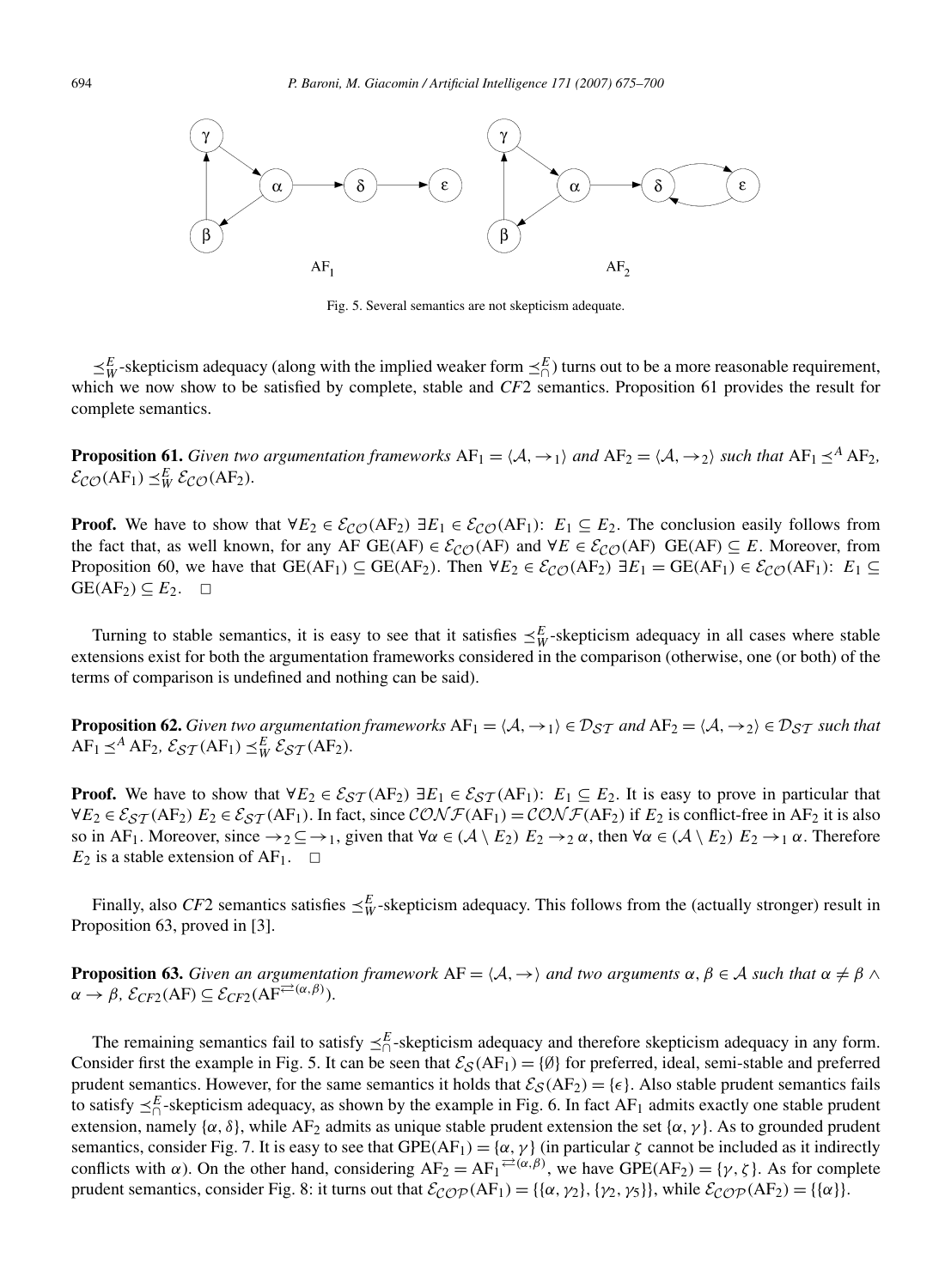

Fig. 6. Stable prudent semantics is not skepticism adequate. Fig. 7. Grounded prudent semantics is not skepticism adequate.



Fig. 8. Complete prudent semantics is not skepticism adequate.

## *6.5. Resolution adequacy*

The criterion of resolution adequacy is satisfied in all forms by preferred<sup>3</sup> and stable semantics. The proof concerning preferred semantics requires a preliminary lemma.

**Lemma 64.** *(See Lemma 1 of [18].) Given an argumentation framework*  $AF = \langle A, \rightarrow \rangle$  and a set  $E \subseteq A$ ,  $E \in AS(AF)$ *if and only if* ∃AF<sup> $\prime$ </sup> ∈  $\mathcal{RES}(AF)$ :  $E \in \mathcal{AS}(AF)$ *.* 

**Proposition 65.** For any argumentation framework  $AF = \langle A, \rightarrow \rangle$ ,  $UR(AF, PR) \leq_S^E$   $\mathcal{E}_{PR}(AF)$ *.* 

**Proof.** We have to prove the conditions: (i)  $\forall E_2 \in \mathcal{E}_{PR}(AF) \exists E_1 \in \mathcal{UR}(AF, PR)$ :  $E_1 \subseteq E_2$ ; (ii)  $\forall E_1 \in \mathcal{E}_{PR}(AF)$  $UR(AF, \mathcal{PR}) \exists E_2 \in \mathcal{E}_{PR}(AF): E_1 ⊆ E_2.$ 

From Lemma 64 it follows in particular that for any maximal admissible set  $E_2$  (actually, a preferred extension) of AF, there is  $AF' \in \mathcal{RES}(AF)$  such that  $E_2$  is admissible in  $AF'$ . Then  $E_2$  is maximal admissible in  $AF'$  (since there cannot be an admissible set of AF' which is not an admissible set of AF), and therefore  $E_2 \in \mathcal{UR}(AF, \mathcal{PR})$ . Thus,  $∀E_2 ∈ E<sub>PR</sub>(AF) E_2 ∈ U<sub>R</sub>(AF, PR)$ , which proves condition (i). On the other hand, since any  $E_1 ∈ U<sub>R</sub>(AF, PR)$ 

<sup>&</sup>lt;sup>3</sup> Some results related to resolution adequacy of grounded, complete, and preferred semantics are provided in [18] and are generalized here.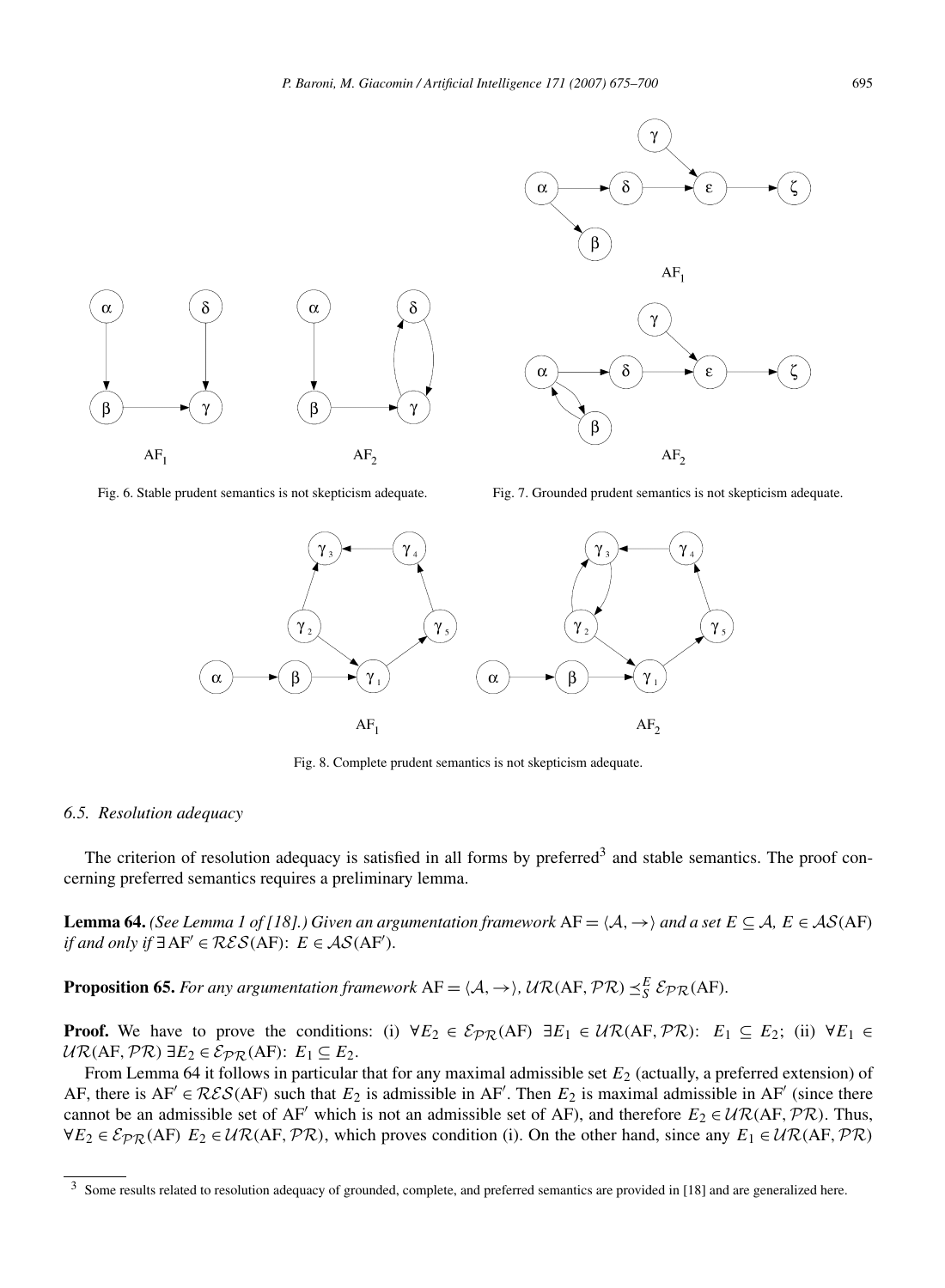

Fig. 9. Semi-stable semantics is not  $\leq_S^E$ -resolution adequate.

is a (maximal) admissible set in an  $AF' \in \mathcal{RES}(AF)$  we know from Lemma 64 that  $E_1$  is admissible in AF and is therefore included in one of the maximal admissible sets of AF, which is exactly the desired condition (ii).  $\Box$ 

A similar result holds for stable extensions, provided that their existence in AF and in all elements of RES*(*AF*)* is assumed.

**Proposition 66.** For any argumentation framework  $AF = \langle A, \rightarrow \rangle$ , such that  $AF \in \mathcal{D}_{ST}$  and  $\forall AF' \in \mathcal{RES}(AF)$   $AF' \in \mathcal{RES}(AF)$  $\mathcal{D}_{ST}$ *,*  $\mathcal{U}\mathcal{R}(AF,ST) \leq_S^E \mathcal{E}_{ST}(AF)$ *.* 

**Proof.** We actually prove the stronger result  $\mathcal{UR}(AF,ST) = \mathcal{E}_{ST}(AF)$ .  $\mathcal{UR}(AF,ST) \subseteq \mathcal{E}_{ST}(AF)$  follows from the fact that any stable extension of any  $AF \in \mathcal{RES}(AF)$  is also a stable extension of AF (see the proof of Proposition 62). On the other hand, given  $S \in \mathcal{E}_{ST}(AF)$ , we have to show that there is at least an  $AF' \in \mathcal{RES}(AF)$  such that  $S \in \mathcal{E}_{ST}(AF)$  $\mathcal{E}_{ST}$ (AF'). If no element of *S* is involved in a mutual attack, it is easy to see that  $\forall AF \in \mathcal{RES}(AF)$   $S \in \mathcal{E}_{ST}(AF)$ . Otherwise, such an AF' is obtained from AF by suppressing, for any mutual attack involving an argument  $\alpha \in S$ , the edge incoming into  $\alpha$  (clearly there are no mutual attacks within *S* as it is conflict-free).  $\Box$ 

Semantics which are partially inspired by the notion of stable extension, namely semi-stable and stable prudent semantics, are unable to satisfy  $\leq_S^E$ -resolution adequacy while complying with its weaker forms. As to negative results, Fig. 9 shows that  $\leq_S^E$ -resolution adequacy does not hold for semi-stable semantics. In fact,  $E_1 = \{\alpha\}$  is the only semi-stable extension of  $AF_1 \in \mathcal{RES}(AF)$  but there is no  $E_2$  among the semi-stable extensions of AF such that  $E_1 \subseteq E_2$ , since the only semi-stable extension of AF is  $\{\beta, \delta\}$ . As to stable prudent semantics, we can refer back to Fig. 6. In fact,  $E_1 = \{\alpha, \delta\}$  is a stable prudent extension of  $AF_1 \in \mathcal{RES}(AF_2)$  but there is no  $E_2$  among the stable prudent extensions of AF<sub>2</sub> such that  $E_1 \subseteq E_2$  (since the only stable prudent extension of AF<sub>2</sub> is {*α, γ* }).

The following proposition shows that semi-stable semantics satisfies  $\leq^E_W$ -resolution adequacy.

## **Proposition 67.** For any argumentation framework  $AF = \langle A, \rightarrow \rangle$ ,  $UR(AF, \mathcal{SST}) \preceq_W^E \mathcal{E}_{\mathcal{SST}}(AF)$ .

**Proof.** We have to prove that  $\forall E_2 \in \mathcal{E}_{SST}(AF) \exists E_1 \in \mathcal{UR}(AF, SST)$ :  $E_1 \subseteq E_2$ . It is known that any semi-stable extension of any AF is also a preferred extension of AF [9]. Then, given a semi-stable extension  $E_2 \in \mathcal{E}_{SST}(AF)$ , it can be derived from the proof of Lemma 64 given in [18] that <sup>∃</sup>AF <sup>∈</sup> RES*(*AF*)* such that *<sup>E</sup>*<sup>2</sup> is a preferred extension of AF' and outchild<sub>AF</sub>( $E_2$ ) = outchild<sub>AF</sub>'( $E_2$ ). Suppose by contradiction that  $E_2$  is not also a semi-stable extension of AF', then there is a maximal admissible set *S* in AF' such that  $(S \cup \text{outchild}_{AF}(S)) \supsetneq (E_2 \cup \text{outchild}_{AF'}(E_2))$ . Recall that outchild<sub>AF</sub> $(S) \subseteq$  outchild<sub>AF</sub> $(S)$ , and that *S* is admissible also in AF. Then there is a maximal admissible set  $S^* \in AF$  such that  $S^* \supseteq S$  and therefore outchild<sub>AF</sub> $(S^*) \supseteq$  outchild<sub>AF</sub> $(S) \supseteq$  outchild<sub>AF</sub> $(S)$ . But then  $(S^* \cup$  $\text{outchild}_{\text{AF}}(S^*)$ )  $\supseteq$   $(S \cup \text{outchild}_{\text{AF}}(S))$   $\supseteq$   $(S \cup \text{outchild}_{\text{AF}}(S))$   $\supseteq$   $(E_2 \cup \text{outchild}_{\text{AF}}(E_2))$ , thus  $(S^* \cup \text{outchild}_{AF}(S^*))$   $\supseteq (E_2 \cup \text{outchild}_{AF}(E_2))$  which contradicts the fact that  $E_2$  is a semi-stable extension of AF.  $\square$ 

Finally, also stable prudent semantics satisfies  $\leq^E_W$ -resolution adequacy (proof is omitted).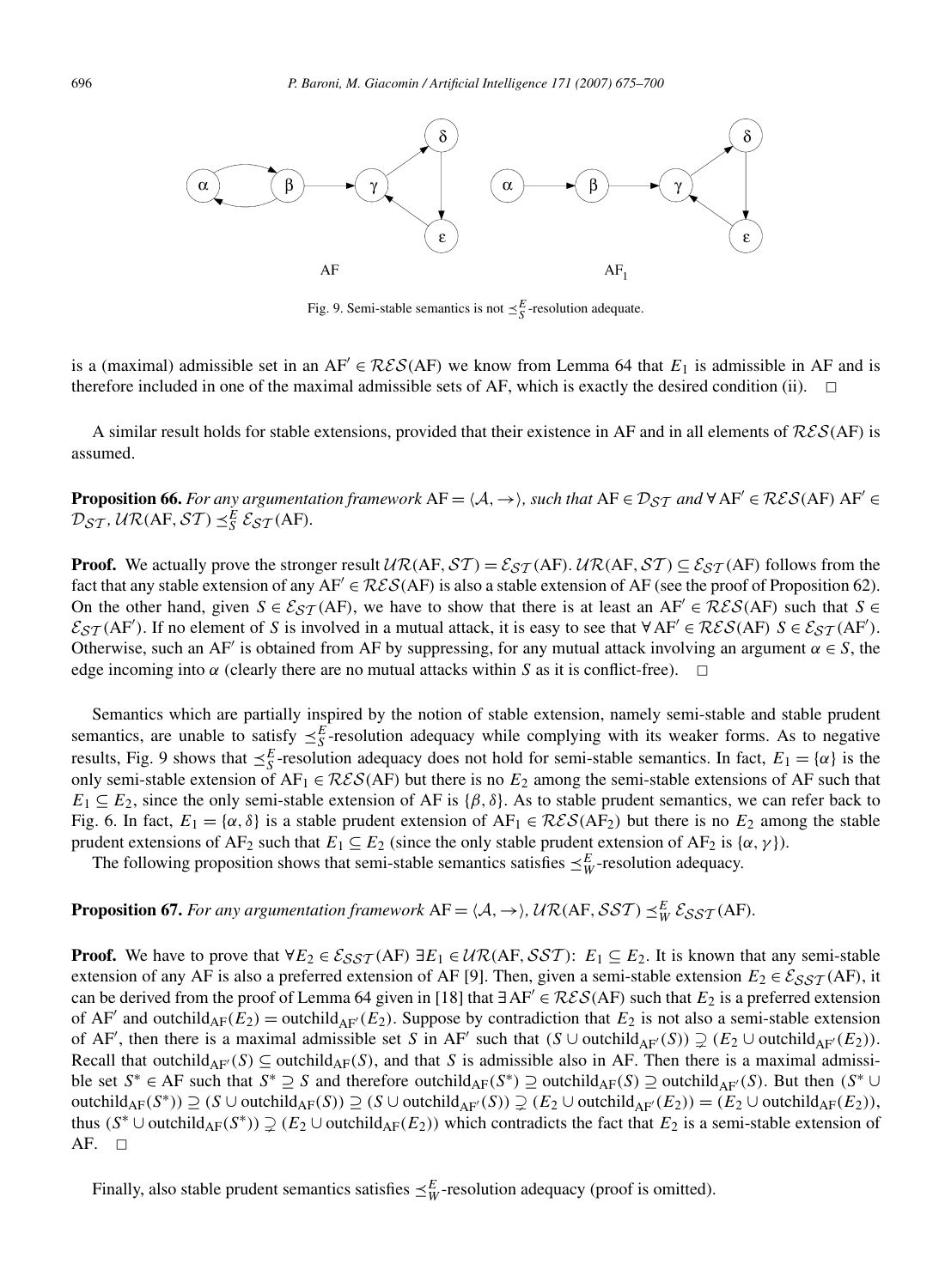**Proposition 68.** *For any argumentation framework*  $AF = \langle A, \rightarrow \rangle$ *, such that*  $AF \in \mathcal{D}_{STP}$  *and*  $\forall AF \in \mathcal{RES}(AF)$  $AF' \in \mathcal{D}_{STP}$ ,  $UR(AF, STP) \preceq_W^E \mathcal{E}_{STP}(AF)$ *.* 

Turning to grounded prudent semantics, the example of Fig. 10 shows that it does not satisfy  $\leq^E_W$ -resolution adequacy (and therefore neither its stronger form  $\leq_S^E$ ). In fact,  $\mathcal{RES}(AF) = \{AF_1, AF_2\}$ ,  $GPE(AF) = \emptyset$ ,  $GPE(AF_1) = \emptyset$  ${\beta}$ , and GPE(AF<sub>2</sub>) = { $\alpha$ }, from which it is easy to see that  $\leq^E_W$ -resolution adequacy is not satisfied. On the other hand grounded prudent semantics satisfies the weakest form of resolution adequacy (proof is omitted).



Fig. 10. Several semantics are not resolution adequate.





Fig. 11. *CF*2 semantics is not resolution adequate.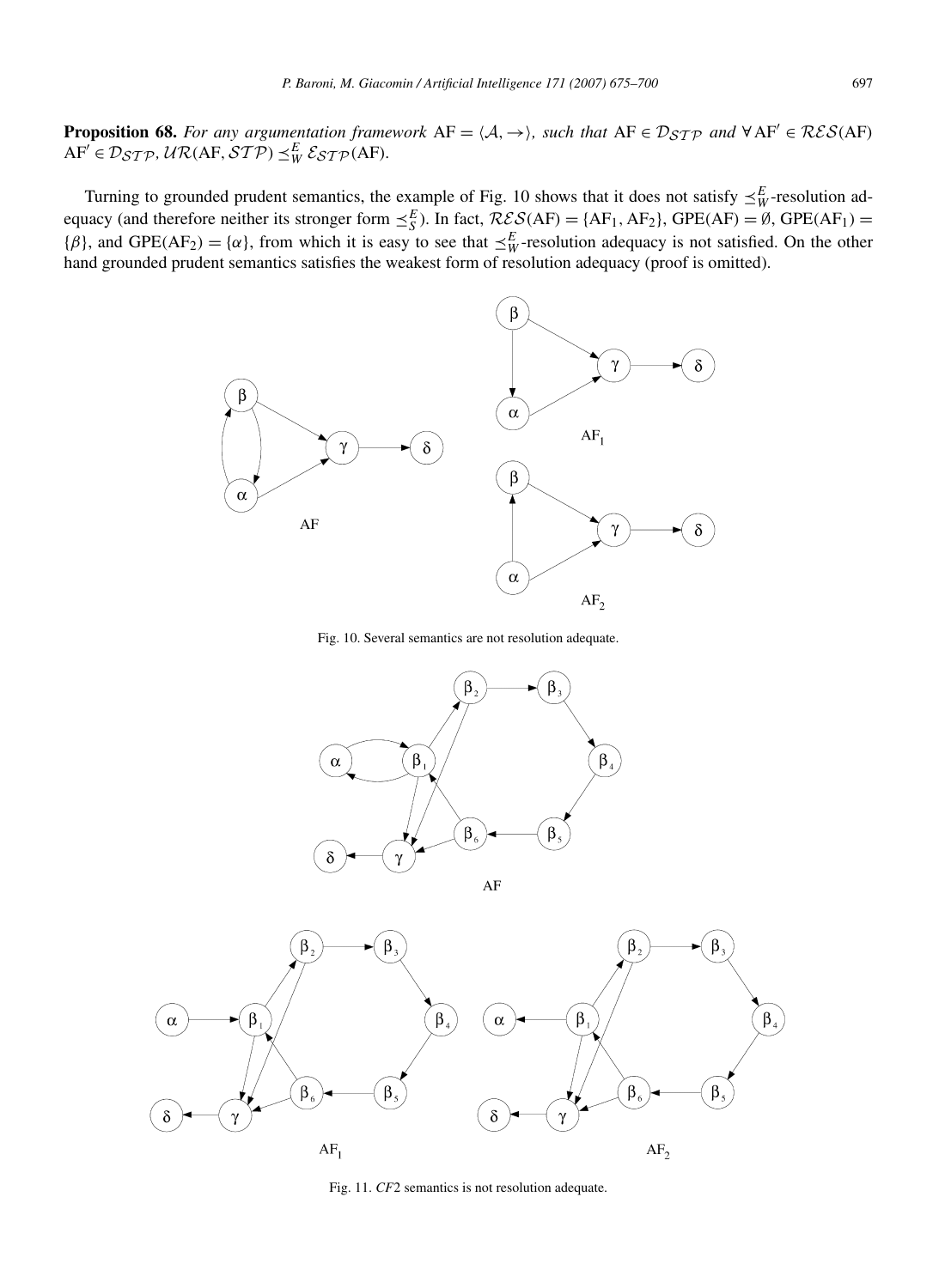

Fig. 12. Preferred prudent and complete prudent semantics are not resolution adequate.

# **Proposition 69.** For any argumentation framework  $AF = \langle A, \rightarrow \rangle$ ,  $(\bigcap_{AF' \in \mathcal{RES}(AF)} GPE(AF')) \subseteq GPE(AF)$ *.*

The remaining semantics fail to satisfy resolution adequacy in any form. To see this for grounded, ideal and complete semantics consider again Fig. 10. First, it is easy to see that  $UR(AF, GR) = UR(AF, ID)$  $UR(AF, CO) = {\alpha, \delta}, {\beta, \delta}.$  Then, note that  $\mathcal{E}_{GR}(AF) = \mathcal{E}_{ID}(AF) = {GE(AF)} = {ID(AF)} = {\emptyset}$  while  $\mathcal{E}_{\mathcal{CO}}(AF) = \{\emptyset, \{\alpha, \delta\}, \{\beta, \delta\}\}\.$  As a consequence, for any  $\mathcal{S} \in \{\mathcal{GR}, \mathcal{ID}, \mathcal{CO}\}\)$  it holds that  $\mathcal{UR}(AF, \mathcal{S}) \npreceq_E^E \mathcal{E}_{\mathcal{S}}(AF)$ ,<br>since  $\bigcap_{E_1 \in \mathcal{UR}(AF, \mathcal{S})} E_1 = \{\delta\} \nsubseteq \emptyset = \bigcap_{E_2 \in \mathcal{E}_{\mathcal{$  $\prec^E$ .

As for *CF*2 semantics, consider Fig. 11 where  $\mathcal{RES}(AF) = \{AF_1, AF_2\}$ . First, it is easy to see that  $\{\alpha, \beta_3, \beta_5, \gamma\} \in$  $\mathcal{E}_{CF2}(AF)$  therefore, in particular,  $\delta \notin \bigcap_{E \in \mathcal{E}_{CF2}(AF)} E$ . Then it can be noted that  $\mathcal{E}_{CF2}(AF_1) = \{\alpha, \beta_2, \beta_4, \beta_6, \delta\}$ , while

 $\mathcal{E}_{CF2}(AF_2) = \{ \{\beta_1, \beta_3, \beta_5, \delta\}, \{\beta_1, \beta_4, \delta\}, \{\alpha, \beta_2, \beta_4, \beta_6, \delta\}, \{\alpha, \beta_2, \beta_5, \delta\}, \{\alpha, \beta_3, \beta_6, \delta\} \}$ 

Thus  $\delta \in \bigcap_{E \in \mathcal{UR}(AF, CF^2)} E$  and as a consequence  $\mathcal{UR}(AF, CF^2) \nleq^E \mathcal{E}_{CF^2}(AF)$ .

Finally, the example of Fig. 12 rules out preferred prudent and complete prudent semantics. In fact the sets of preferred prudent and complete prudent extensions of AF include  $\{\alpha, \gamma\}$  and  $\{\delta\}$ . Given  $\mathcal{RES}(AF) = \{AF_1, AF_2\}$ , we note that there is a unique preferred prudent (and complete prudent) extension of AF<sub>1</sub>, namely {*α*, *δ*}, and a unique preferred prudent (and complete prudent) extension of AF<sub>2</sub>, namely { $\alpha$ ,  $\gamma$ }. Then the intersection of the extensions of the argumentation frameworks in  $\mathcal{RES}(AF)$ , namely  $\{\alpha\}$ , is not included in the intersection of the extensions of AF, which is the empty set.

#### **7. Discussion and conclusions**

We have provided several general criteria for principle-based evaluation of extension-based argumentation semantics and applied them to a significant range of both "traditional" and more recent approaches. As to our knowledge, in the literature there are no other examples of such a systematic and extensive assessment of existing semantics proposals. In fact, example-based and/or pairwise comparisons are most commonly found, as discussed in Section 1. It has to be remarked, however, that the issue of formulating general principles for argumentation semantics is receiving an increasing attention in very recent years. Caminada and Amgoud [11] have discussed the issue of defining general *rationality postulates* for argumentation. In particular, the postulates of closeness under strict rules and consistency of extensions have been introduced, showing that there are argumentation systems where they are violated. Since these postulates are defined at the level of the language where arguments are explicitly constructed while our analysis lies at a more abstract level, this kind of work, while sharing the same spirit, represents a complementary and possibly synergic research line with respect to ours.

At a more specific level, relationships with some of the criteria we have introduced can be found in the literature. Defense related properties, namely admissibility and reinstatement, have often been used to compare argumentation semantics, at least at an informal level. We have provided a systematic formal characterization of these notions, including stronger and weaker versions, which, as to our knowledge, have not been considered before in the literature. In a similar line, Caminada has recently tackled the issue of providing postulates for the notion of reinstatement in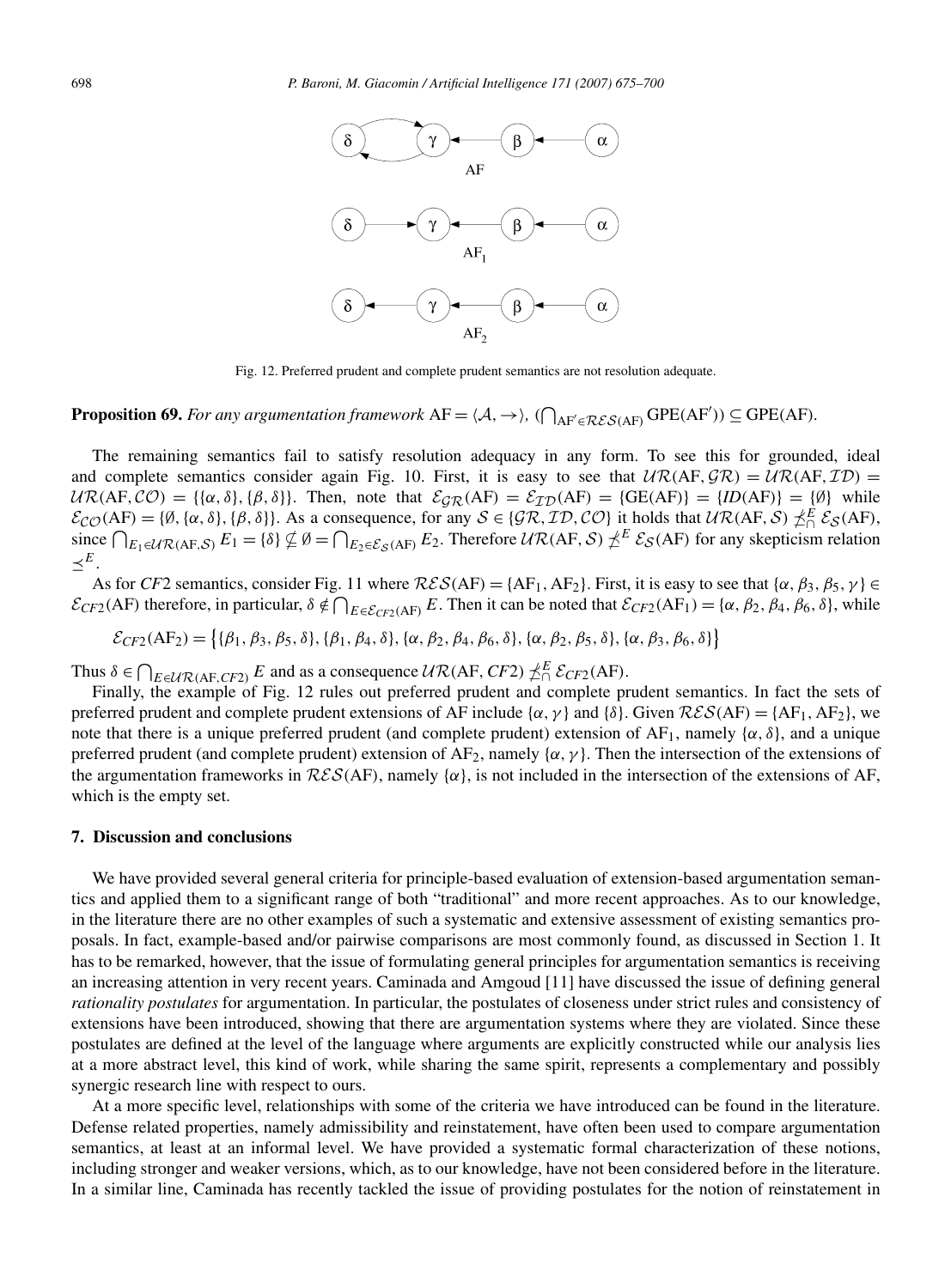the context of labellings of argumentation frameworks [10]. It turns out that the basic postulates on labeling provide an equivalent characterization of complete extensions, while adding other minimality/maximality requirements one may obtain a characterization of other Dung's semantics. While in the present paper we are dealing with extensionbased rather than labeling-based argumentation semantics, extending the definition of the criteria we propose to the case of labeling-based semantics represents an interesting issue for future work. As to the directionality property, the related criterion of relevance has been proposed in [9] when discussing the differences between stable and semi-stable semantics. Given an argumentation framework  $AF = \langle A, \rightarrow \rangle$  an argument  $\alpha$  is relevant with respect to  $\beta$  if and only if there is an undirected path from  $\alpha$  to  $\beta$  in AF. Actually relevance is an equivalence relation, whose classes coincide with the partition of the (undirected) defeat graph into its connected components. A semantics satisfies the relevance criterion if the state of an argument is not affected by the presence of irrelevant arguments. Relevance can be regarded as a weaker form of the directionality criterion where only the existence but not the direction of attack relations is taken into account. As to adequacy criteria, starting from an analysis of hierarchical argumentation frameworks Modgil [18] has proposed, as already mentioned in Section 4.4, a general requirement for argumentation semantics, based on the notion of resolution of an argumentation framework and expressed as an if-and-only-if condition. We have shown that one of the directions of the condition is a special case of the criterion of skepticism adequacy, previously proposed in [3] and extended here, while we have generalized the other direction of the condition introducing the criterion of resolution adequacy.

From the application of evaluation criteria it has emerged that, with different degrees, every literature semantics violates some of the proposed criteria. Not all these violations are undesirable by themselves. For instance, some of them may be ascribed to the fact that some criteria are not strictly required (as in the case of I-maximality) or are too demanding (as in the case of strong admissibility). Other violations derive from deliberate design choices in order to achieve some desired behavior: this is the case, for instance, of *CF*2 semantics where admissibility and reinstatement are given up to achieve a "symmetric" treatment of odd- and even-length cycles. Grounded semantics is the closest to the goal of satisfying all the criteria, as it only violates the criterion of resolution adequacy in its various forms. At a general level, the situation sketched above stresses the problem of identifying which criteria are more suitable for different application domains and/or reasoning styles. A recent example of this kind of investigation is provided by the analysis carried out in [21] where it is suggested that in certain contexts epistemic reasoning is skeptical while practical reasoning is credulous. At a more technical level, one may raise the question whether the proposed criteria are incompatible altogether. Answering this question will be the subject of future work.

#### **Acknowledgements**

We are indebted to the anonymous referees and to the editors of this special issue for their helpful comments and suggestions.

## **References**

- [1] L. Amgoud, C. Cayrol, A reasoning model based on the production of acceptable arguments, Annals of Mathematics and Artificial Intelligence 34 (1–3) (2002) 197–215.
- [2] P. Baroni, M. Giacomin, Solving semantic problems with odd-length cycles in argumentation, in: Proceedings of the 7th European Conference on Symbolic and Quantitative Approaches to Reasoning with Uncertainty (ECSQARU 2003), in: Lecture Notes Artif. Intell., vol. 2711, Springer-Verlag, Aalborg, Denmark, 2003, pp. 440–451.
- [3] P. Baroni, M. Giacomin, Evaluating argumentation semantics with respect to skepticism adequacy, in: Proceedings of the 8th European Conference on Symbolic and Quantitative Approaches to Reasoning with Uncertainty (ECSQARU 2005), Barcelona, 2005, pp. 329–340.
- [4] P. Baroni, M. Giacomin, On principle-based evaluation, comparison, and design of extension-based argumentation semantics, Technical report, University of Brescia, Italy, 2007.
- [5] P. Baroni, M. Giacomin, G. Guida, Towards a formalization of skepticism in extension-based argumentation semantics, in: Proceedings of the 4th Workshop on Computational Models of Natural Argument (CMNA 2004), Valencia, Spain, 2004, pp. 47–52.
- [6] P. Baroni, M. Giacomin, G. Guida, SCC-recursiveness: a general schema for argumentation semantics, Artificial Intelligence 168 (1–2) (2005) 165–210.
- [7] T.J.M. Bench-Capon, Persuasion in practical argument using value-based argumentation frameworks, Journal of Logic and Computation 13 (3) (2003) 429–448.
- [8] M. Caminada, For the sake of the argument; explorations into argument-based reasoning, PhD thesis, Vrije Universiteit, Amsterdam, 2004.
- [9] M. Caminada, Semi-stable semantics, in: P.E. Dunne, T. Bench-Capon (Eds.), Proceedings of the 1st International Conference on Computational Models of Arguments (COMMA 2006), IOS Press, Liverpool, UK, 2006, pp. 121–130.